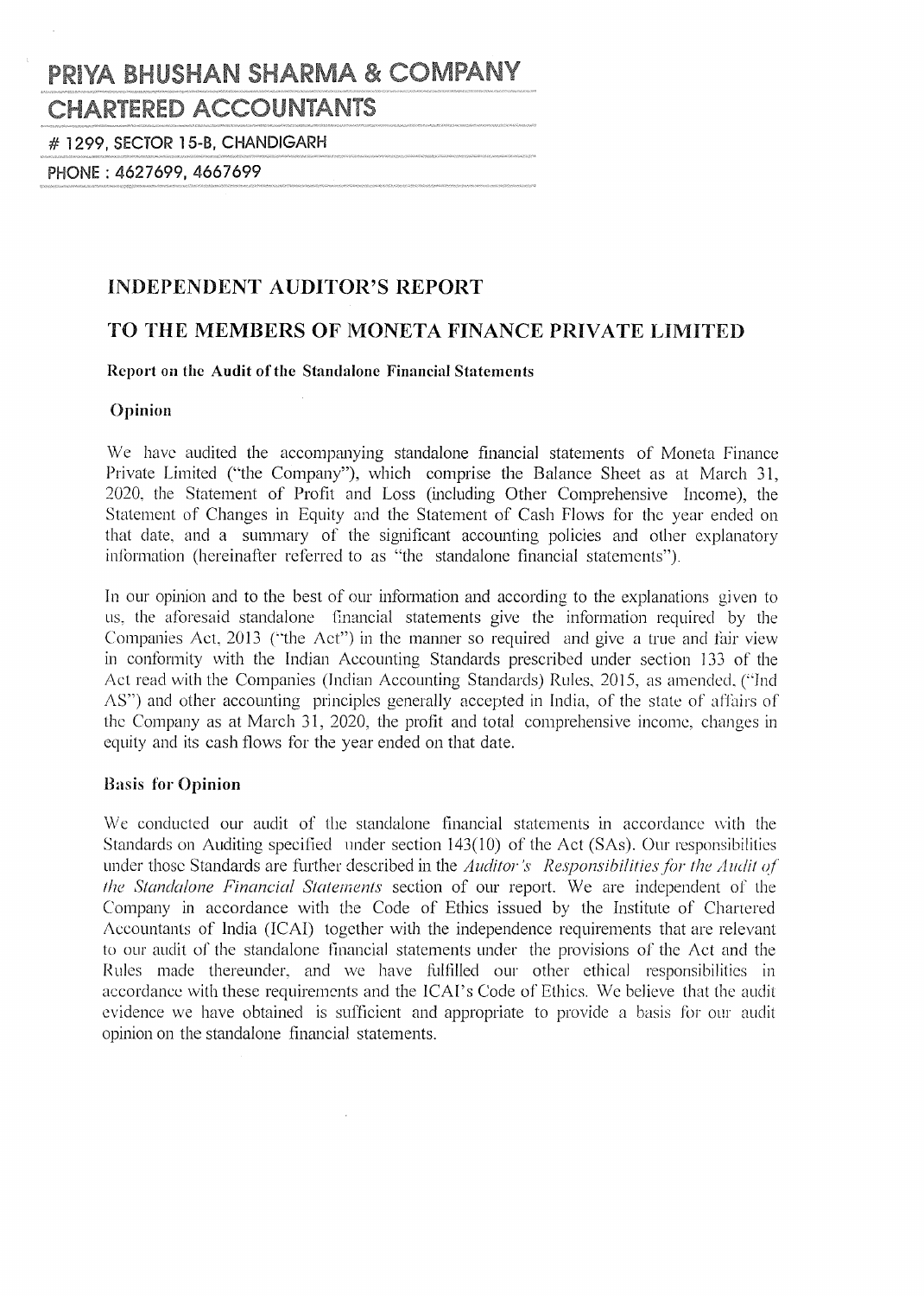## **Management's Responsibility for the Standalone Financial Statements**

The Company's Board of Directors is responsible for the matters stated in section 134(5) of the Act with respect to the preparation of these standalone financial statements that give a true and fair view of the financial position, financial performance, total comprehensive income, changes in equity and cash flows of the Company in accordance with the Ind AS and other accounting principles generally accepted in India. This responsibility also includes maintenance of adequate accounting records in accordance with the provisions of the Act for safeguarding the assets of the Company and for preventing and detecting frauds and other integularities; selection and application of appropriate accounting policies; making judgments and estimates that are reasonable and prudent; and design, implementation and maintenance of adequate internal financial controls, that were operating effectively for ensuring the accuracy and completeness of the accounting records, relevant to the preparation and presentation of the standalone financial statements that give a true and fair view and are free from material misstatement, whether due to fraud or error.

In preparing the standalone financial statements, management is responsible for assessing the Company's ability to continue as a going concern, disclosing, as applicable, matters related to going concern and using the going concern basis of accounting unless management either intends to liquidate the Company or to cease operations, or has no realistic alternative but to do so.

The Board of Directors are responsible for overseemg the Company's financial reporting process.

## **Auditor's Responsibilities for the Audit of the Standalone Financial Statements**

Our objectives are to obtain reasonable assurance about whether the standalone financial statements as a whole are free from material misstatement, whether due to fraud or error, and to issue an auditor's report that includes our opinion. Reasonable assurance is a high level of assurance, but is not a guarantee that an audit conducted in accordance with SAs will always detect a material misstatement when it exists. Misstatements can arise from fraud or error and are considered material if, individually or in the aggregate, they could reasonably be expected to influence the economic decisions of users taken on the basis of these standalone financial statements.

As part of an audit in accordance with SAs, we exercise professional judgment and maintain professional skepticism throughout the audit. We also:

- Identify and assess the risks of material misstatement of the standalone financial statements, whether due to fraud or error, design and perform audit procedures responsive to those risks, and obtain audit evidence that is sufficient and appropriate to provide a basis for our opinion. The risk of not detecting a material misstatement resulting from fraud is higher than for one resulting from error, as fraud may involve collusion, forgery, intentional omissions, misrepresentations, or the override of internal control.
- Obtain an understanding of internal financial controls relevant to the audit in order to design audit procedures that are appropriate in the circumstances. Under section 143(3)(i) of the Act, we are also responsible for expressing our opinion on whether the Company has adequate internal financial controls system in place and the operating effectiveness of such controls.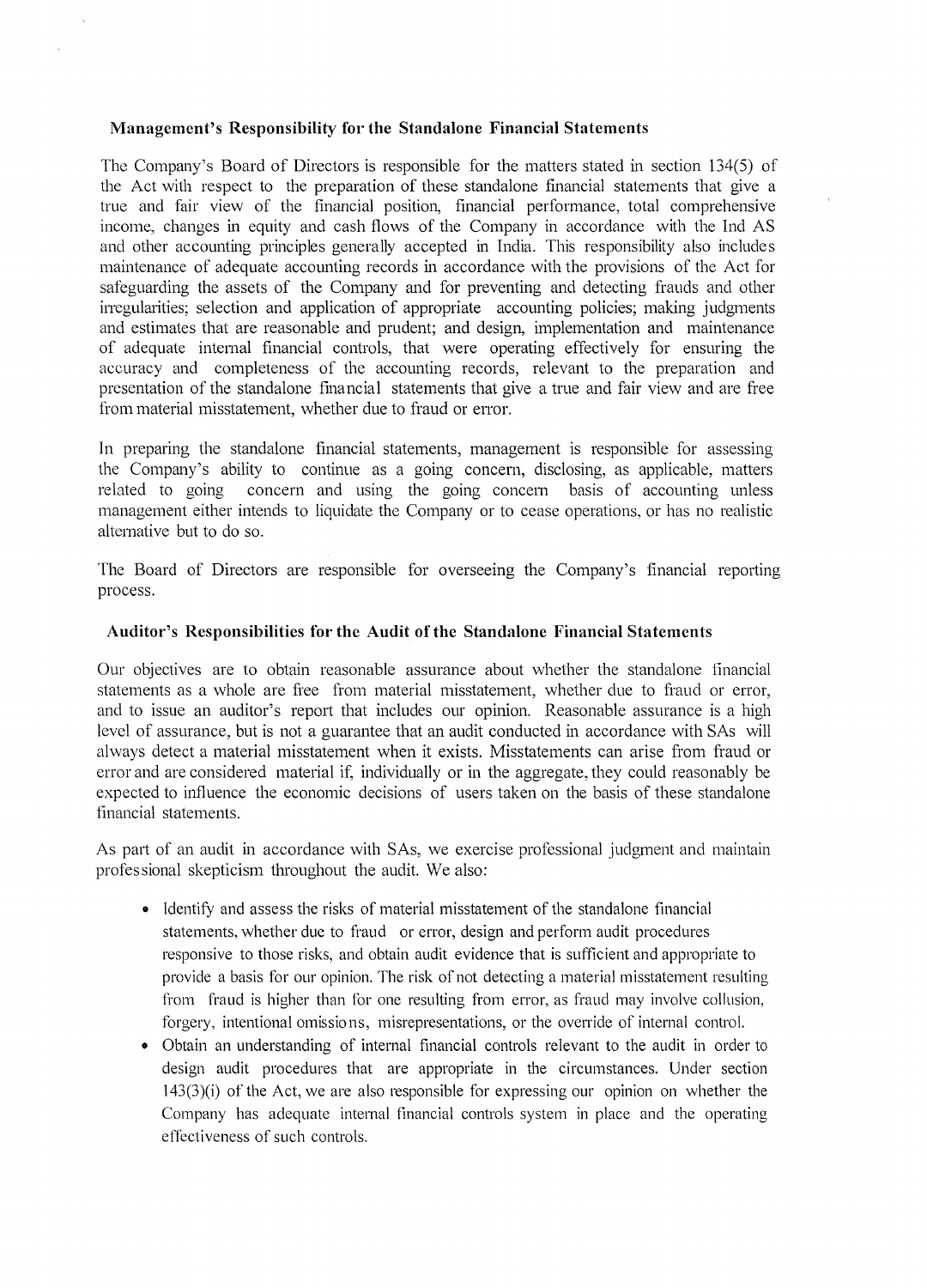- Evaluate the appropriateness of accounting policies used and the reasonableness of accounting estimates and related disclosures made by management.
- Conclude on the appropriateness of management's use of the going concern basis of accounting and, based on the audit evidence obtained, whether a material uncertainty exists related to events or conditions that may cast significant doubt on the Company's ability to continue as a going concern. If we conclude that a material uncertainty exists, we are required to draw attention in our auditor's report to the related disclosures in the standalone financial statements or, if such disclosures are inadequate, to modify our opinion. Our conclusions are based on the audit evidence obtained up to the date of our auditor's report. However, future events or conditions may cause the Company to cease to continue as a going concern.
- Evaluate the overall presentation, structure and content of the standalone financial statements, including the disclosures, and whether the standalone financial statements represent the underlying transactions and events in a manner that achieves fair presentation.

Materiality is the magnitude of misstatements in the standalone financial statements that, individually or in aggregate, makes it probable that the economic decisions of a reasonably knowledgeable user of the financial statements may be influenced. We consider quantitative materiality and qualitative factors in (i) planning the scope of our audit work and in evaluating the results of our work; and (ii) to evaluate the effect of any identified misstatements in the financial statements.

We communicate with those charged with governance regarding, among other matters, the planned scope and timing of the audit and significant audit findings, including any significant deficiencies in internal control that we identify during our audit.

We also provide those charged with governance with a statement that we have complied with relevant ethical requirements regarding independence, and to communicate with them all relationships and other matters that may reasonably be thought to bear on our independence, and where applicable, related safeguards.

From the matters communicated with those charged with governance, we determine those matters that were of most significance in the audit of the standalone financial statements of the current period and are therefore the key audit matters. We describe these matters in our auditor's report unless law or regulation precludes public disclosure about the matter or when, in extremely rare circumstances, we determine that a matter should not be communicated in our report because the adverse consequences of doing so would reasonably be expected to outweigh the public interest benefits of such communication.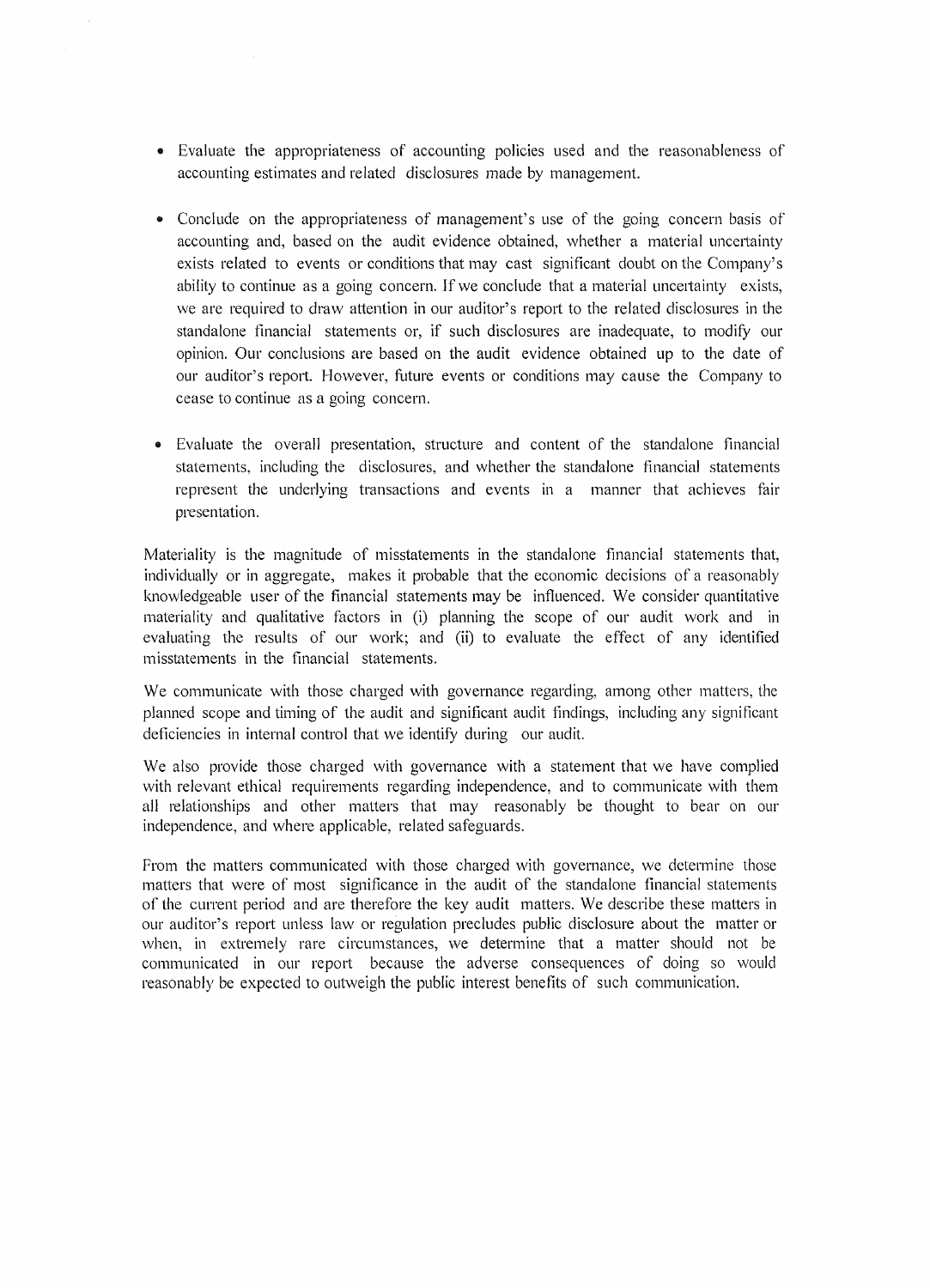### **Report on Other Legal and Regulatory Requirements**

- I. As required by Section 143(3) of the Act, based on our audit we report that:
	- a) We have sought and obtained all the information and explanations which to the best of our knowledge and belief were necessary for the purposes of our audit.
	- b) In our opinion, proper books of account as required by law have been kept by the Company so far as it appears from our examination of those books.
	- c) The Balance Sheet, the Statement of Profit and Loss including Other Comprehensive Income, Statement of Changes in Equity and the Statement of Cash Flow dealt with by this Report are in agreement with the relevant books of account.
	- d) In our opinion, the aforesaid standalone financial statements comply with the Ind AS specified under Section 133 of the Act, read with Rule 7 of the Companies (Accounts) Rules, 2014.
	- e) On the basis of the written representations received from the directors as on March 31, 2020 taken on record by the Board of Directors, none of the directors is disqualified as on March 31, 2020 from being appointed as a director in terms of Section 164 (2) of the Act.
	- f) With respect to the adequacy of the internal financial controls over financial reporting of the Company and the operating effectiveness of such controls, refer to our separate Report in "Annexure A". Our report expresses an unmodified opinion on the adequacy and operating effectiveness of the Company's internal financial controls over financial reporting.
	- g) With respect to the other matters to be included in the Auditor's Report in accordance with Rule 11 of the Companies (Audit and Auditors) Rules, 2014, as amended in our opinion and to the best of our information and according to the explanations given to us:
		- 1. The Company does not have any pending litigations requiring disclosure of its impact on its financial position in its standalone financial statements.
		- i. The Company has made provision, as required under the applicable law or accounting standards, for material foreseeable losses, if any, on long-term contracts including derivative contracts.
		- iii. There has been no delay in transferring amounts, required to be transferred, to the Investor Education and Protection Fund by the Company.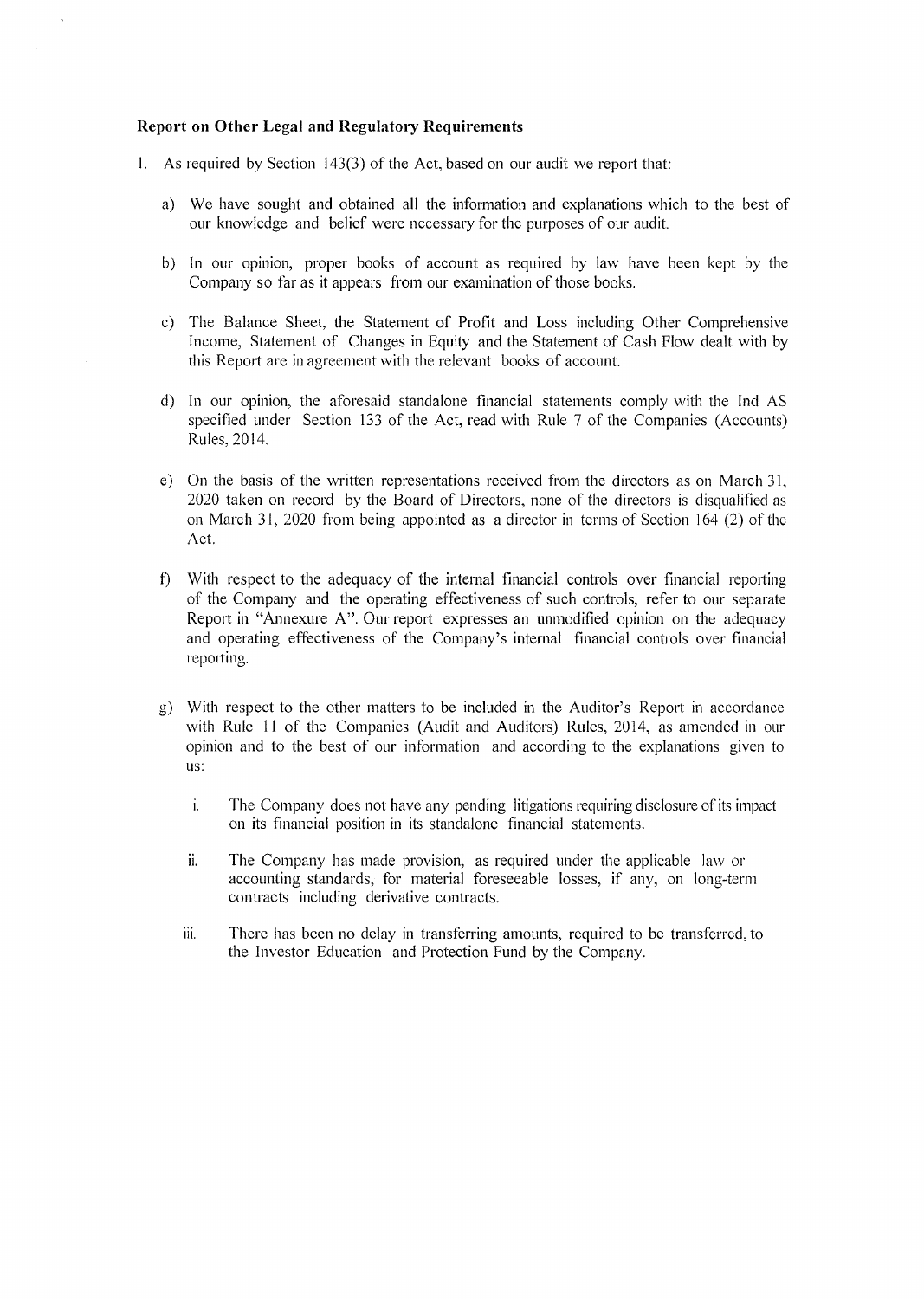2. As required by the Companies (Auditor's Report) Order, 2016 ("the Order") issued by the Central Government in terms of Section  $143(11)$  of the Act, we give in "Annexure B" a statement on the matters specified in paragraphs 3 and 4 of the Order.

For PRIYA BHUSHAN SHARMA & COMPANY

Chartered Accountants (Firm's Registration No.

**PLACE: CHANDIGARH DATE: 01.06.2020**  UDIN " 20546047 AAAAAX4417

011325N) an S Jest  $Z$ 

**HIMANSHU VALECHA** Partner (Membership No.546047)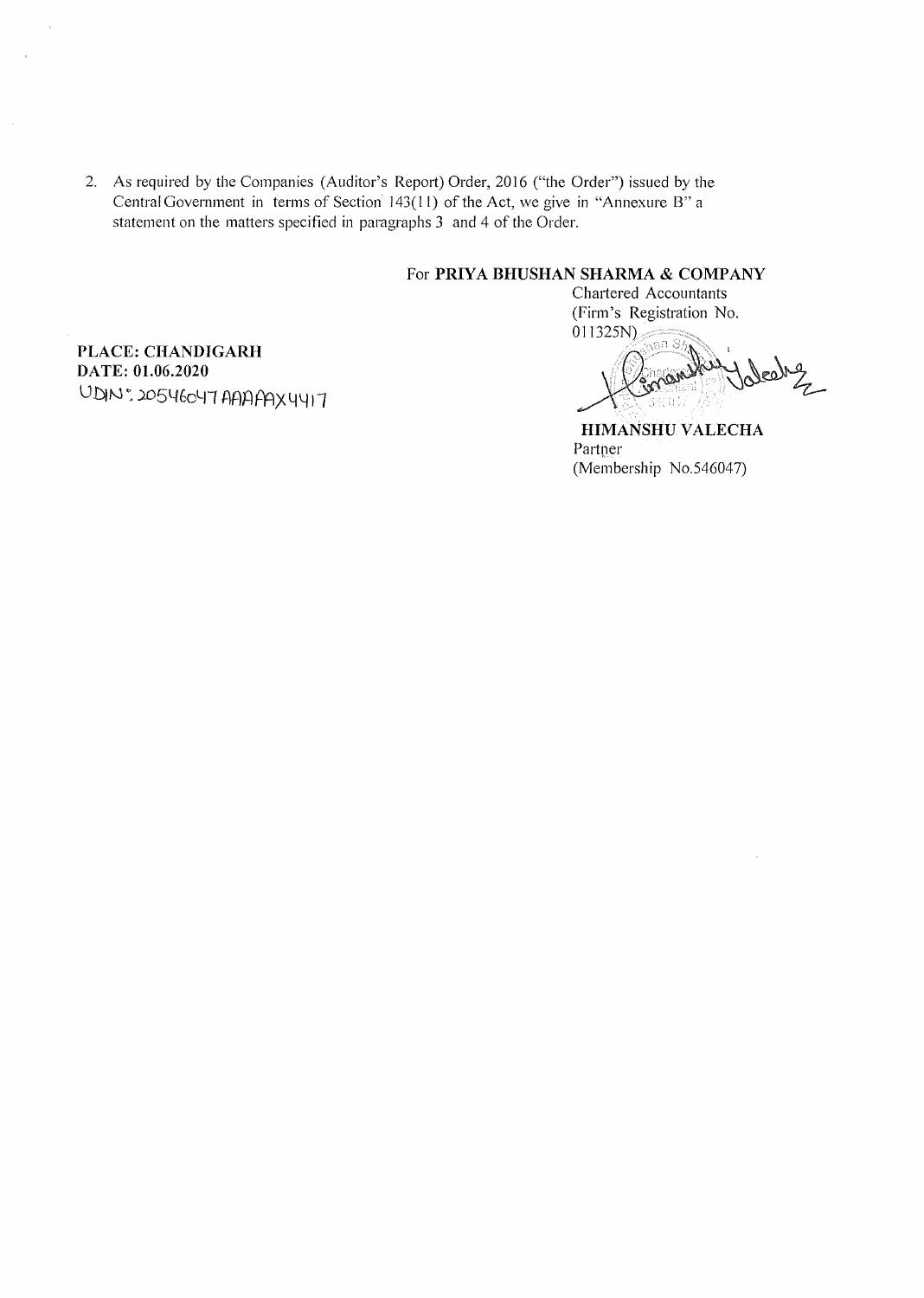## **ANNEXURE "A" TO THE INDEPENDENT AUDITOR'S REPORT**

(Referred to in paragraph l(f) under 'Report on Other Legal and Regulatory Requirements' section of our report to the Members of Moneta Finance Private Limited of even date)

### **Report on the Internal Financial Controls over Financial Reporting under Clause (i) of Sub-section 3 of Section 143 of the Companies Act, 2013 ("the Act")**

We have audited the internal financial controls over financial reporting of **MONETA FINANCE PRIVATE UMITED** ("the Company") as of March 31, 2020 in conjunction with our audit of the standalone financial statements of the Company for the year ended on that date.

### **Management's Responsibility for Internal Financial Controls**

The Board of Directors of the Company is responsible for establishing and maintaining internal financial controls based on the internal control over financial reporting criteria established by the Company considering the essential components of internal control stated in the Guidance Note on Audit of Internal Financial Controls Over Financial Reporting issued by the Institute of Chartered Accountants of India. These responsibilities include the design, implementation and maintenance of adequate internal financial controls that were operating effectively for ensuring the orderly and efficient conduct of its business, including adherence to respective company's policies, the safeguarding of its assets, the prevention and detection of frauds and errors, the accuracy and completeness of the accounting records, and the timely preparation of reliable financial information, as required under the Companies Act, 2013.

### **Auditor's Responsibility**

Our responsibility is to express an opinion on the internal financial controls over financial reporting of the Company based on our audit. We conducted our audit in accordance with the Guidance Note on Audit of Internal Financial Controls Over Financial Reporting (the "Guidance Note") issued by the Institute of Chartered Accountants of India and the Standards on Auditing prescribed under Section 143(10) of the Companies Act, 2013, to the extent applicable to an audit of internal financial controls. Those Standards and the Guidance Note require that we comply with ethical requirements and plan and perform the audit to obtain reasonable assurance about whether adequate internal financial controls over financial reporting was established and maintained and if such controls operated effectively in all material respects.

Our audit involves performing procedures to obtain audit evidence about the adequacy of the internal financial controls system over financial reporting and their operating effectiveness. Our audit of internal financial controls over financial reporting included obtaining an understanding of internal financial controls over financial reporting, assessing the risk that a material weakness exists, and testing and evaluating the design and operating effectiveness of internal control based on the assessed risk. The procedures selected depend on the auditor's judgement, including the assessment of the risks of material misstatement of the financial statements, whether due to fraud or error.

We believe that the audit evidence we have obtained, is sufficient and appropriate to provide a basis for our audit opinion on the internal financial controls system over financial reporting of the Company.

### **Meaning of Internal Financial Controls over Financial Reporting**

A company's internal financial control over financial reporting is a process designed to provide reasonable assurance regarding the reliability of financial reporting and the preparation of financial statements for external purposes in accordance with generally accepted accounting principles. A company's internal financial control over financial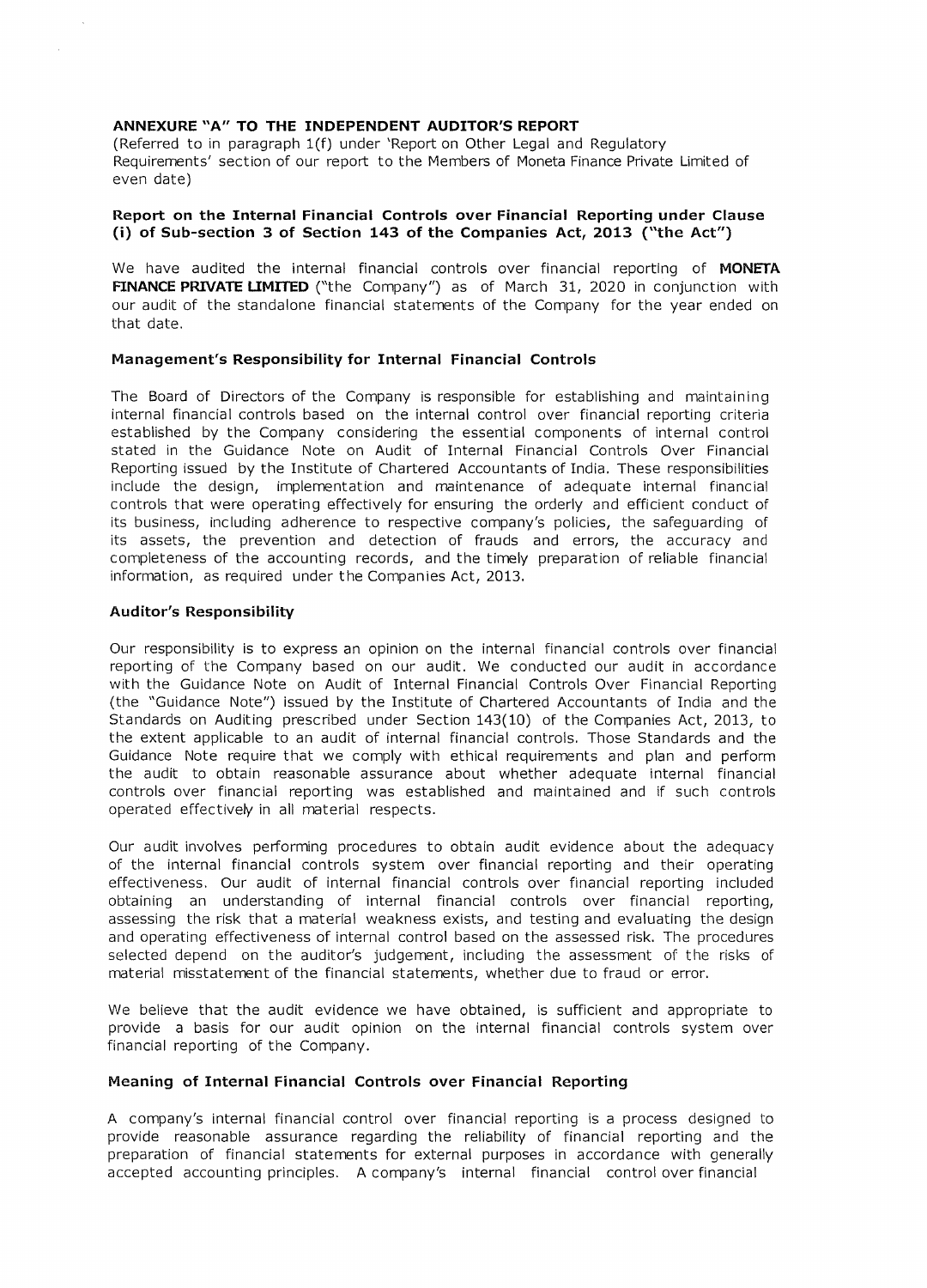reporting includes those policies and procedures that (1) pertain to the maintenance of records that, in reasonable detail, accurately and fairly reflect the transactions and dispositions of the assets of the company; (2) provide reasonable assurance that transactions are recorded as necessary to permit preparation of financial statements in accordance with generally accepted accounting principles, and that receipts and expenditures of the company are being made only in accordance with authorisations of management and directors of the company; and (3) provide reasonable assurance regarding prevention or timely detection of unauthorised acquisition, use, or disposition of the company's assets that could have a material effect on the financial statements.

### **Limitations of Internal Financial Controls Over Financial Reporting**

Because of the inherent limitations of internal financial controls over financial reporting, including the possibility of collusion or improper management override of controls, material misstatements due to error or fraud may occur and not be detected. Also, projections of any evaluation of the internal financial controls over financial reporting to future periods are subject to the risk that the internal financial control over financial reporting may become inadequate because of changes in conditions, or that the degree of compliance with the policies or procedures may deteriorate.

### **Opinion**

In our opinion, to the best of our information and according to the explanations given to us, the Company has, in all material respects, an adequate internal financial controls system over financial reporting and such internal financial controls over financial reporting were operating effectively as at March 31, 2020, based on the internal control over financial reporting criteria established by the Company considering the essential components of internal control stated in the Guidance Note on Audit of Internal Financial Controls Over Financial Reporting issued by the Institute of Chartered Accountants of India.

## For PRIYA BHUSHAN SHARMA & COMPANY

Chartered Accountants (Firm Registration No.011325N)

PLACE: CHANDIGARH DATE: 01.06.2020 UDIN : 20546047 AAAAAX4417

**HIMANSHU-VALECHA Partner** M. No. 546047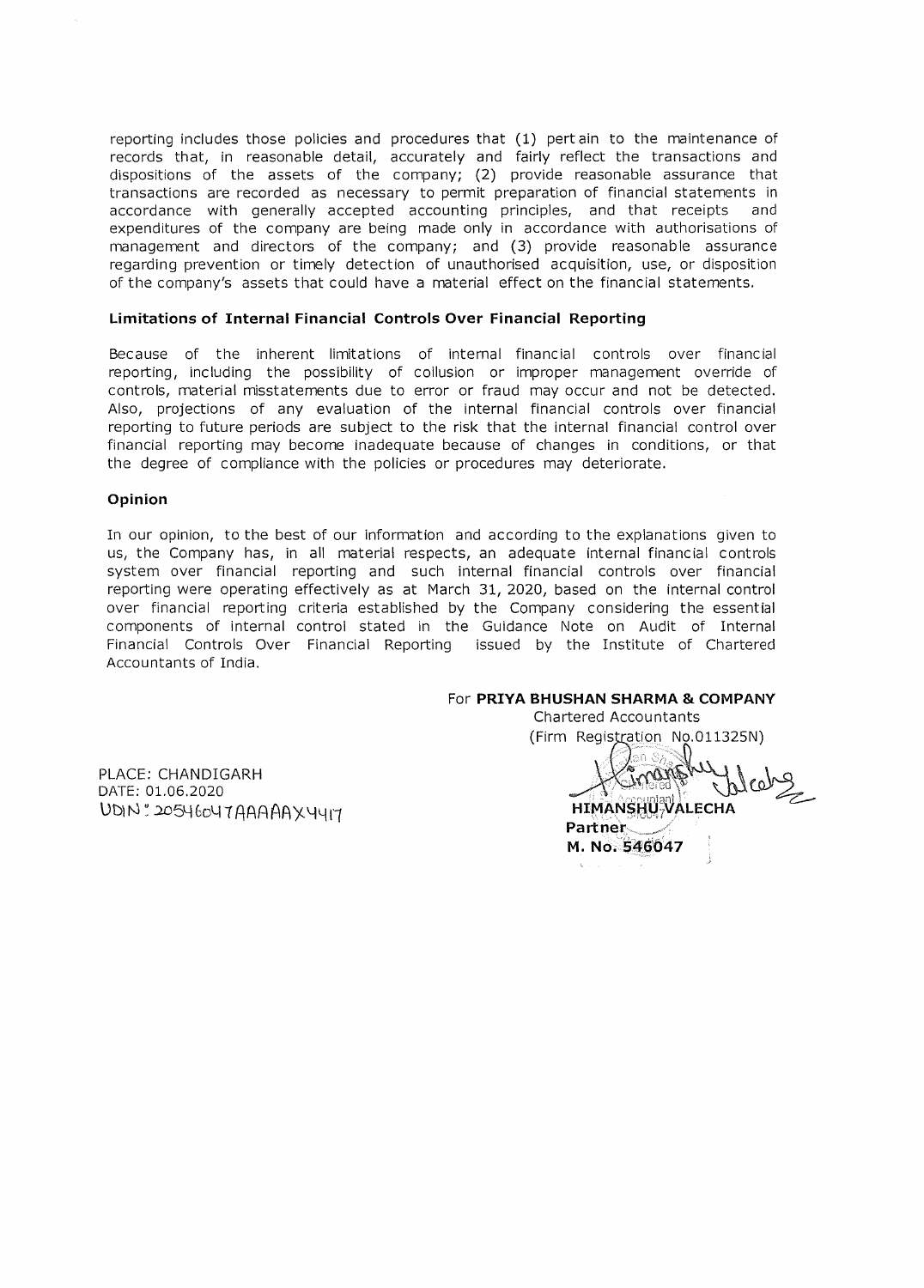## **ANNEXURE 'B' TO THE INDEPENDENT AUDITOR'S REPORT**

**(Referred to in paragraph 2 under 'Report on Other Legal and Regulatory Requirements' section of our report to the Members of Moneta Finance Private Limited of even date)** 

- 1. In respect of the Company's fixed assets:
	- (a) The Company does not have any fixed assets.
	- (b) Since the Company does not have any fixed assets, so this clause is also not applicable to the company.
	- (c) The company doesn't have any immovable properties.
- ii. The Company was in the business of non banking financial services and does not have any physical inventories. Accordingly, reporting under clause 3 (ii) of the Order is not applicable to the Company.
- iii. According the information and explanations given to us, the Company has not granted unsecured loans to any person, covered in the register maintained under section 189 of the Companies Act, 2013.
- 1v. In our opinion and according to the information and explanations given to us, the Company has not granted any loans, made investments or provided guarantees and securities, as stipulated under provisions of Sections 185 and 186 of the Act.
- v. The Company has not accepted deposits during the year and does not have any unclaimed deposits as at March 31, 2020 and therefore, the provisions of the clause 3 (v) of the Order are not applicable to the Company.
- vi. The maintenance of cost records has not been specified by the Central Government under section 148(1) of the Companies Act, 2013 for the business activities carried out by the Company. Thus reporting under clause 3(vi) of the order is not applicable to the Company.
- vii. According to the information and explanations given to us, in respect of statutory dues:
	- (a) The Company has generally been regular in depositing undisputed statutory dues, including Provident Fund, Employees' State Insurance, Income Tax, Goods and Service Tax, Customs Duty, Cess and other material statutory dues applicable to it with the appropriate authorities.
	- (b) There were no undisputed amounts payable in respect of Provident Fund, Employees' State Insurance, Income Tax, Goods and Service Tax, Customs Duty, Cess and other material statutory dues in anears as at March 31, 2020 for a period of more than six months from the date they became payable.
	- (c) No dues of Provident Fund, Employees' State Insurance, Income Tax, Goods and Service Tax, Customs Duty, Cess and other material statutory dues are in dispute as at March 31, 2020.
- viii. The Company has not taken any loans or borrowings from financial institutions, banks and government or has not issued any debentures. Hence reporting under clause 3 (viii) of the Order is not applicable to the Company.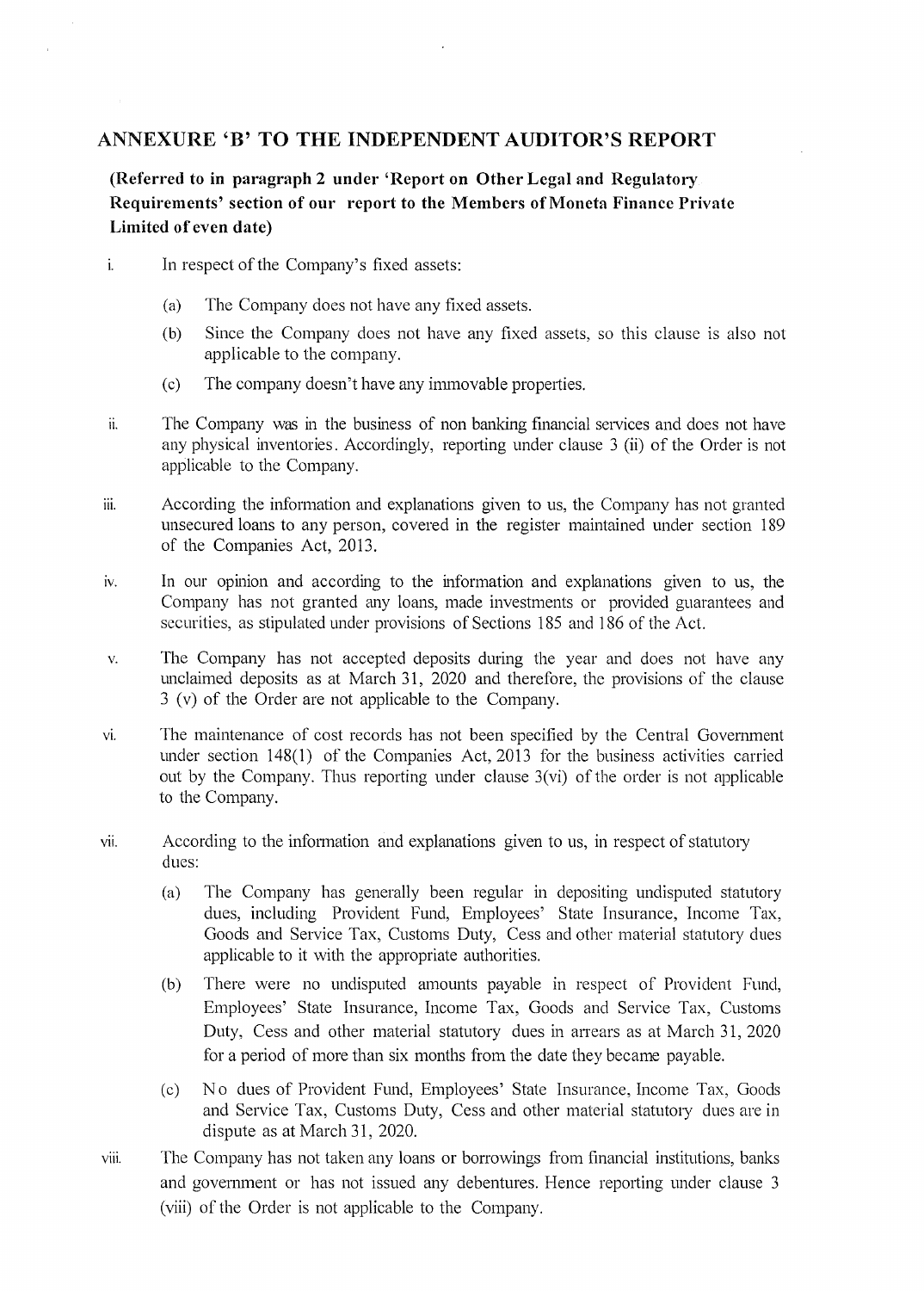- 1x. The Company has not raised moneys by way of initial public offer or further public offer (including debt instruments) or term loans and hence reporiing under clause 3 (ix) of the Order is not applicable to the Company.
- x. To the best of our knowledge and according to the information and explanations given to us, no fraud by the Company or no material fraud on the Company by its officers or employees has been noticed or reported during the year.
- xi. In our opinion and according to the information and explanations given to us, the Company has not paid/provided any managerial remuneration as stipulated by the provisions of section 197 read with Schedule V to the Act.
- xii. The Company is not a Nidhi Company and hence reporting under clause 3 (xii) of the Order is not applicable to the Company.
- xiii. In our opinion and according to the information and explanations given to us, the Company is in compliance with Section 177 and 188 of the Companies Act, 2013 where applicable, for all transactions with the related parties and the details of related party transactions have been disclosed in the standalone financial statements as required by the applicable accounting standards.
- xiv. During the year, the Company has not made any preferential allotment or private placement of shares or fully or partly paid convertible debentures and hence reporting under clause 3 (xiv) of the Order is not applicable to the Company.
- xv. In our opinion and according to the information and explanations given to us, during the year the Company has not entered into any non-cash transactions with its Directors or persons connected to its directors and hence provisions of section 192 of the Companies Act, 2013 are not applicable to the Company.
- xvi. The Company was registered tmder section 45-IA of the Reserve Bank of India Act, 1934. However the company has surrendered its certificate of registration and its registration has been cancelled by RBI vide approval order dated 27.03.2019.

## **ForPRIYA BHUSHAN SHARMA & COMPANY**

Chartered Accountants (Firm Registration no.  $011325N$ )

n *S17"'* · sheep leeps 5460

**HIMANSHU VALECHA** Partner (Membership No. 546047)

**PLACE: CHANDIGARH DA TE: 01.06.2020**  UDIN: 20546047AAAAAAXYYI7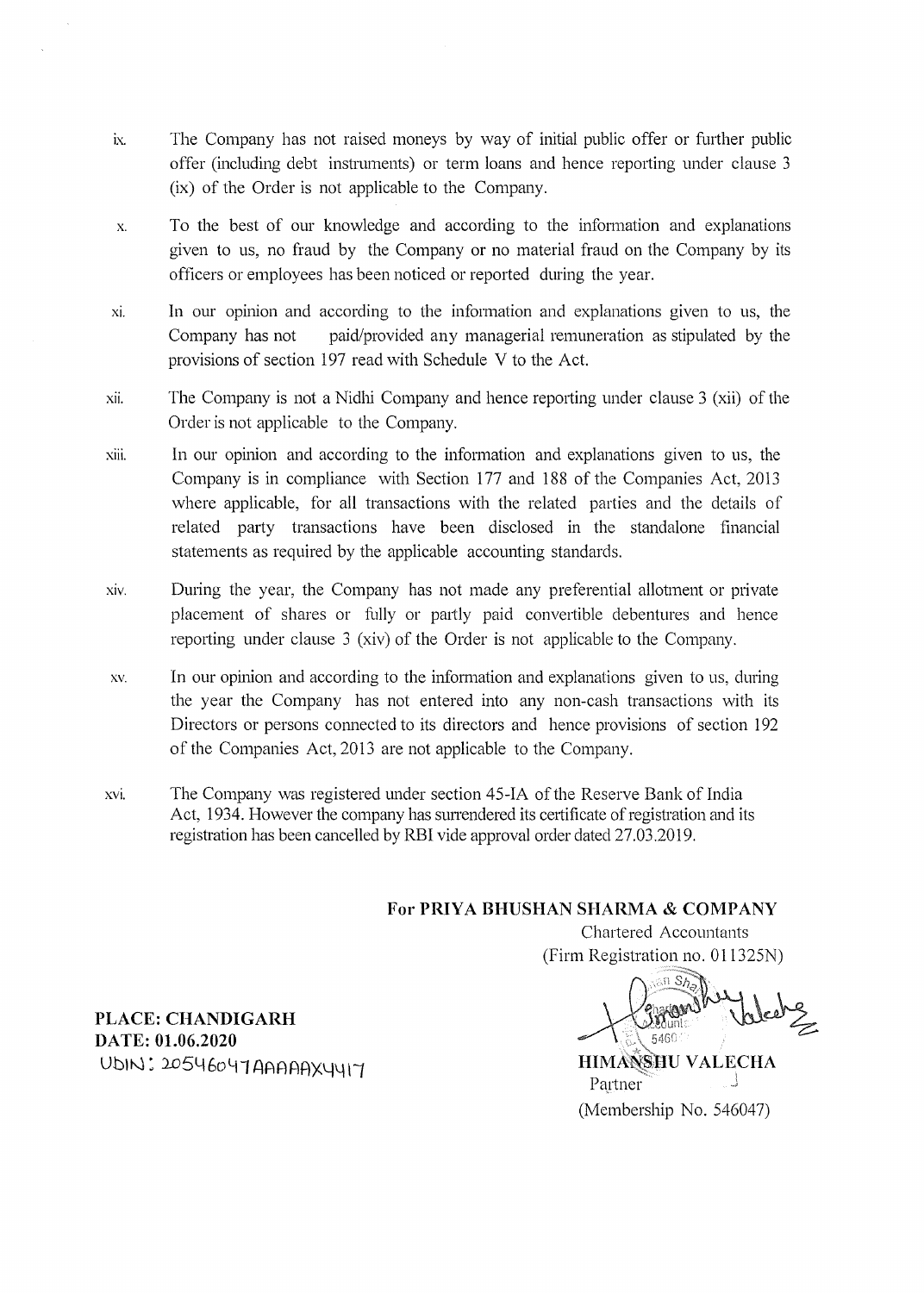**Moneta Finance Private Limited (All amounts are in Rs.) Balance Sheet as at 31st March, 2020** 

| Assets                           | Note No. | As at<br>March 31,<br>2020 | As at<br>March 31,<br>2019 |  |
|----------------------------------|----------|----------------------------|----------------------------|--|
| <b>Non-current Assets</b>        |          |                            |                            |  |
| (a) Financial Assets             |          |                            |                            |  |
| (i) Investments                  | 4        | 1,94,00,600                | 1,93,68,780                |  |
| (ii) Loans & Advances            | 5        |                            |                            |  |
| <b>Total non-current assets</b>  |          | 1,94,00,600                | 1,93,68,780                |  |
| <b>Current Assets</b>            |          |                            |                            |  |
| (a) Financial Assets             |          |                            |                            |  |
| (i) Cash & cash equivalents      | 6        | 70,34,790                  | 67,64,416                  |  |
| <b>Total current assets</b>      |          | 70,34,790                  | 67,64,416                  |  |
| <b>Total Assets</b>              |          | 2,64,35,390                | 2,61,33,196                |  |
|                                  |          | As at                      | As at                      |  |
| <b>Equity and Liabilities</b>    | Note No. | March 31,<br>2020          | March 31,<br>2019          |  |
| Equity                           |          |                            |                            |  |
| (a) Equity Share capital         | 7        | 1,02,00,000                | 1,02,00,000                |  |
| (b) Other Equity                 | 7        | 1,61,47,741                | 1,58,43,146                |  |
| <b>Total Equity</b>              |          | 2,63,47,741                | 2,60,43,146                |  |
| Liabilities                      |          |                            |                            |  |
| <b>Current Liabilities</b>       |          |                            |                            |  |
| (a) Other current liabilities    | 8        | 82,600                     | 72,380                     |  |
| (b) Provisions                   | 9        | 5,049                      | 17,670                     |  |
| <b>Total current liabilities</b> |          | 87,649                     | 90,050                     |  |
| <b>Total Liabilities</b>         |          | 87,649                     | 90,050                     |  |
| Total equity and liabilities     |          | 2,64,35,390                | 2,61,33,196                |  |

As per our report of even date attached

## **FOR PRIYA BHUSHAN SHARMA & CO.**

Chartered Acebuntants

Firm Registration No.  $\left\{ \begin{matrix} 0 & 0 \\ 0 & 0 \end{matrix} \right\}$ Responsion 1995 **(Himanshu Valecha)** 

Partner Membership No. : 546047

Date : 01-06-2020 Place: New Delhi

For and on behalf of the Board

Rookestre Mauntenand from

DIRECTOR DIRECTOR DIN: 00053059 DIN: 00466093

**Dr. R.M. Kastia Nawratan Mal Bengani**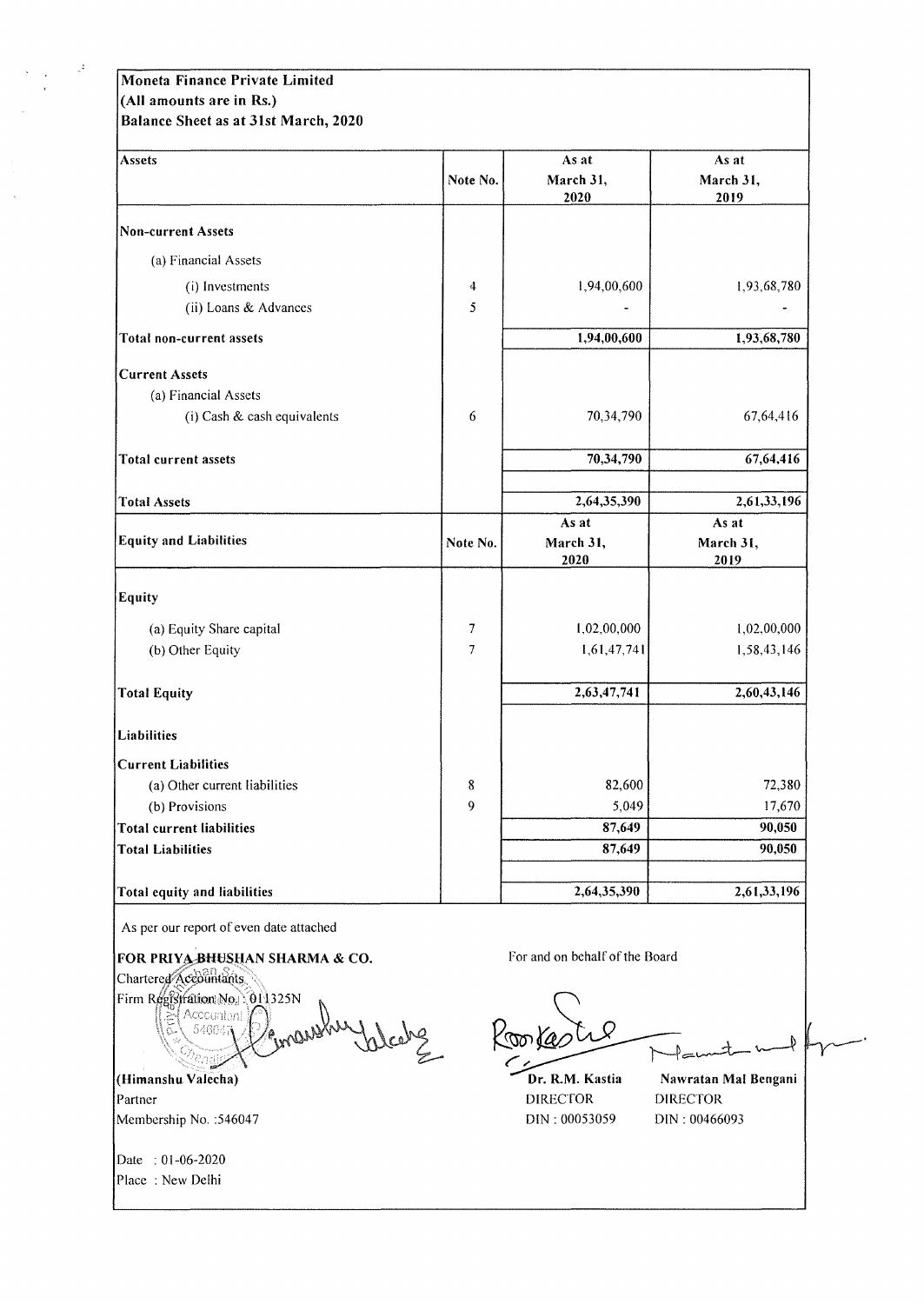|                    |                                                                | Note No.     | For the year ended                      | For the year ended                       |
|--------------------|----------------------------------------------------------------|--------------|-----------------------------------------|------------------------------------------|
| <b>Particulars</b> |                                                                |              | Mar. 31,<br>2020                        | March 31,<br>2019                        |
| L                  | <b>INCOME</b>                                                  |              |                                         |                                          |
|                    | Revenue from operations                                        |              |                                         |                                          |
|                    | Other Income                                                   | 10           | 4,53,714                                | 3,85,986                                 |
|                    | <b>Total Revenue (I)</b>                                       |              | 4,53,714                                | 3,85,986                                 |
| II.                | <b>EXPENSE</b>                                                 |              |                                         |                                          |
|                    | Finance Cost                                                   | $\mathbf{1}$ | 305                                     | 68                                       |
|                    | Other Expenses                                                 | 12           | 1,30,216                                | 93,458                                   |
|                    | <b>Total Expenses (II)</b>                                     |              | 1,30,521                                | 93,526                                   |
| Ш                  | Profit / (loss) before exceptional items and income tax (I-II) |              | 3,23,193                                | 2,92,460                                 |
| IV                 | Exceptional item (net of tax)                                  |              |                                         |                                          |
| V                  | Profit / (Loss) before tax (III - IV)                          |              | 3,23,193                                | 2,92,460                                 |
| <b>VI</b>          | Tax expense                                                    |              |                                         |                                          |
|                    | Current tax                                                    |              | 50,418                                  | 56,269                                   |
|                    | Deferred Tax                                                   |              |                                         | (1,957)                                  |
| VII-               | Profit/(loss) for the period (V-VI)                            |              | 2,72,775                                | 2,38,148                                 |
| Particulars        |                                                                | Note No.     | For the year ended<br>'Mar. 31,<br>2020 | For the year ended<br>'March 31,<br>2019 |
|                    | VIII Other Comprehensive Income                                |              |                                         |                                          |
|                    | B.) Items that will be reclassified to profit or loss;         |              |                                         |                                          |
|                    | (i) Changes in fair value of FVTOCI equity instruments;        |              | 31,820                                  | (8, 48, 726)                             |
|                    | Other comprehensive income for the year after tax (VIII)       |              | 31,820                                  | (8, 48, 726)                             |
| Particulars        |                                                                | Note No.     | For the year ended<br>'Mar. 31,<br>2020 | For the year ended<br>'March 31,<br>2019 |
| IX                 | Total comprehensive income for the year $(VII + VIII)$         |              | 3,04,595                                | (6, 10, 578)                             |
|                    | Basic earnings per share                                       | 13           | 0.27                                    | 0.23                                     |
|                    | Diluted earnings per share                                     | 13           | 0.27                                    | 0.23                                     |

Chartered, Accountants

**Membership No. :546047** DIN : 00053059 DIN : 00053059 DIN : 00466093

Firm Registration No. 201323N<br>Eleccion No. 201323N<br>Constant Rom Natural Room Kastle Teams

Dr. R.M. Kastia Nawratan Mal Bengani Partner **DIRECTOR** DIRECTOR DIRECTOR

Date : 01-06-2020 Place : New Delhi

 $\lambda_{\rm c}$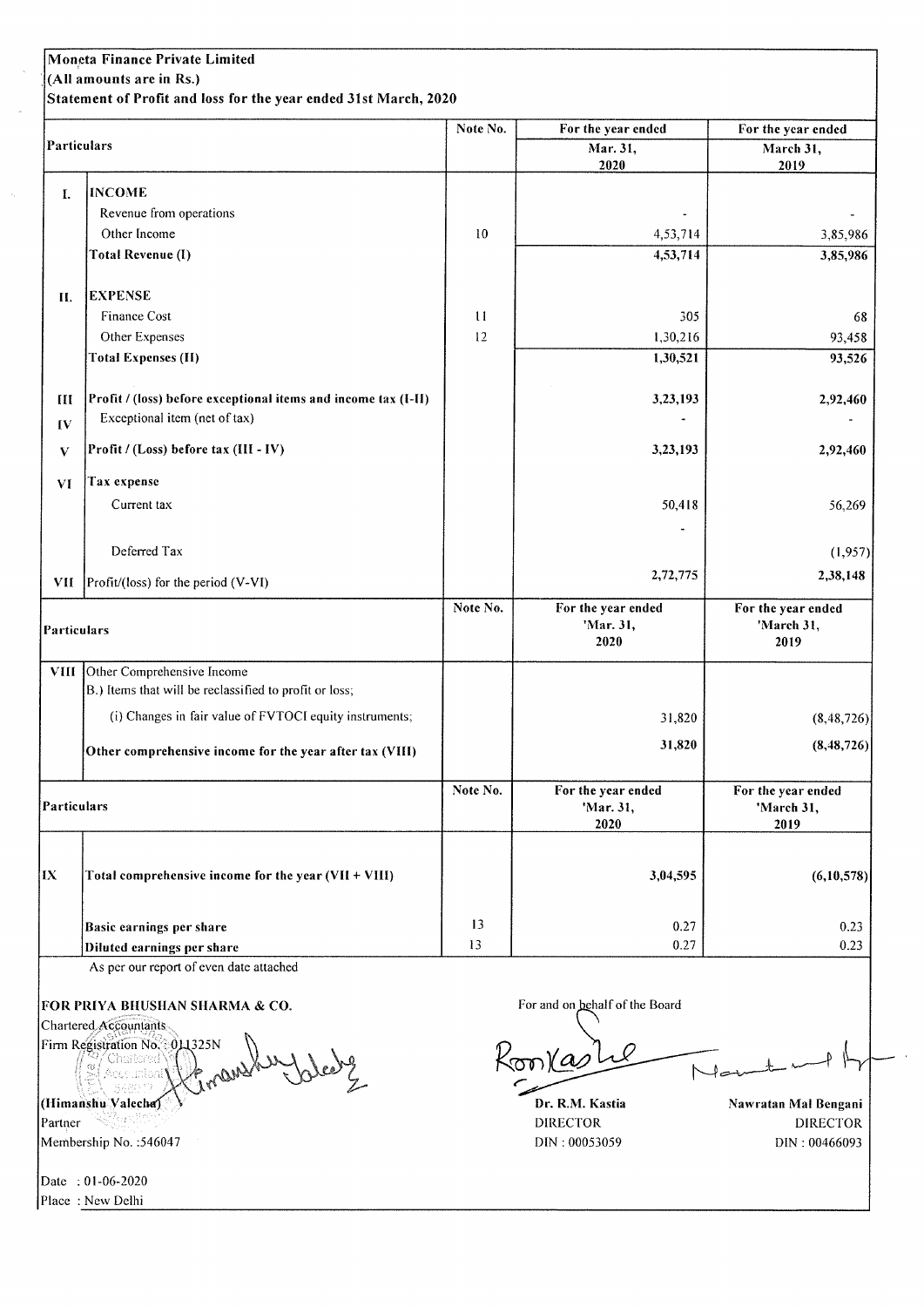### **Moncta Finance Private Limited (All amounts arc in Rs.) Statement of Cash Flow for the year ended 31st March, 2020**

 $\frac{1}{\epsilon}$ 

 $\bar{\mathbf{r}}$ 

| Particulars  |                                                                            | Note No. | For the year ended | For the year ended |  |
|--------------|----------------------------------------------------------------------------|----------|--------------------|--------------------|--|
|              |                                                                            |          | March 31,<br>2020  | March 31,<br>2019  |  |
| I.           | <b>Cash Flow From Operating Activities</b>                                 |          |                    |                    |  |
|              | Profit before income tax                                                   |          | 3,23,193           | 2,92,460           |  |
|              | <b>Adjustments for</b>                                                     |          |                    |                    |  |
|              | Provision for Doubtful Debts                                               |          |                    |                    |  |
|              | Finance costs                                                              |          |                    |                    |  |
|              | Change in operating assets and liabilities                                 |          |                    |                    |  |
|              | (increase) / decrease in current asset                                     |          |                    |                    |  |
|              | (increase) / decrease in non current asset                                 |          | (31, 820)          | 8,46,769           |  |
|              | Increase/(decrease) in provisions                                          |          |                    |                    |  |
|              | Increase/(decrease) in other current liabilities                           |          | (2,401)            | 24,750             |  |
|              | Cash generated from operations                                             |          | 2,88,972           | 11,63,979          |  |
|              | Adjustment for OCI and Tax provision                                       |          | (18, 598)          | (9,03,038)         |  |
|              | Net cash inflow/(outflow) from operating activities                        |          | 2,70,374           | 2,60,941           |  |
| $\mathbf{H}$ | Cash flows from investing activities                                       |          |                    |                    |  |
|              | Proceeds/advancement of long term loans and advances                       |          |                    |                    |  |
|              | Net cash inflow/(outflow) from investing activities                        |          |                    |                    |  |
| Ш            | Cash flows from financing activities                                       |          |                    |                    |  |
|              | Proceeds from issues of shares including premium                           |          |                    |                    |  |
|              | Repayment of borrowings                                                    |          |                    |                    |  |
|              | Income-tax paid                                                            |          |                    |                    |  |
|              | Net cash inflow/(outflow) from financing activities                        |          |                    |                    |  |
| IV           | Net increase (decrease) in cash and cash equivalents                       |          | 2,70,374           | 2,60,941           |  |
| VI           | Cash and cash equivalents at the beginning of the financial year           |          | 67,64,416          | 65,03,475          |  |
|              | Effects of exchange rate changes on cash and cash equivalents              |          |                    |                    |  |
| <b>VII</b>   | Cash and cash equivalents at end of the year                               |          | 70,34,790          | 67,64,416          |  |
|              | Reconciliation of pash and cash equivalents as per the cash flow statement |          |                    |                    |  |
|              | Particulars                                                                |          | March 31,<br>2020  | March 31,<br>2018  |  |
|              | Cash and cash equivalents as per above comprise of the following           |          |                    |                    |  |
|              | Cash and cash equivalents (note 6)                                         |          | 70,34,790          | 67,64,416          |  |

Cash and cash equivalents (note 6) Bank overdrafts **Balances per statement of cash flows**  70,34,790 70,34,790

**FOR PRIYA BHUSHAN SHARMA & CO.** Chartered Accountants Firm Registration No. 01 325M Snew Ŕ ۱R) Accountai (Himanshu Valecha) Partner Membership No. : 546047

Place : New Delhi Date : 01-06-2020 For and on behalf of the Board

**Dr.** R. M. Kastia DIRECTOR DIN . 00053059

Nawratan Mal Bengani DIRECTOR DIN: 00466093

67,64,416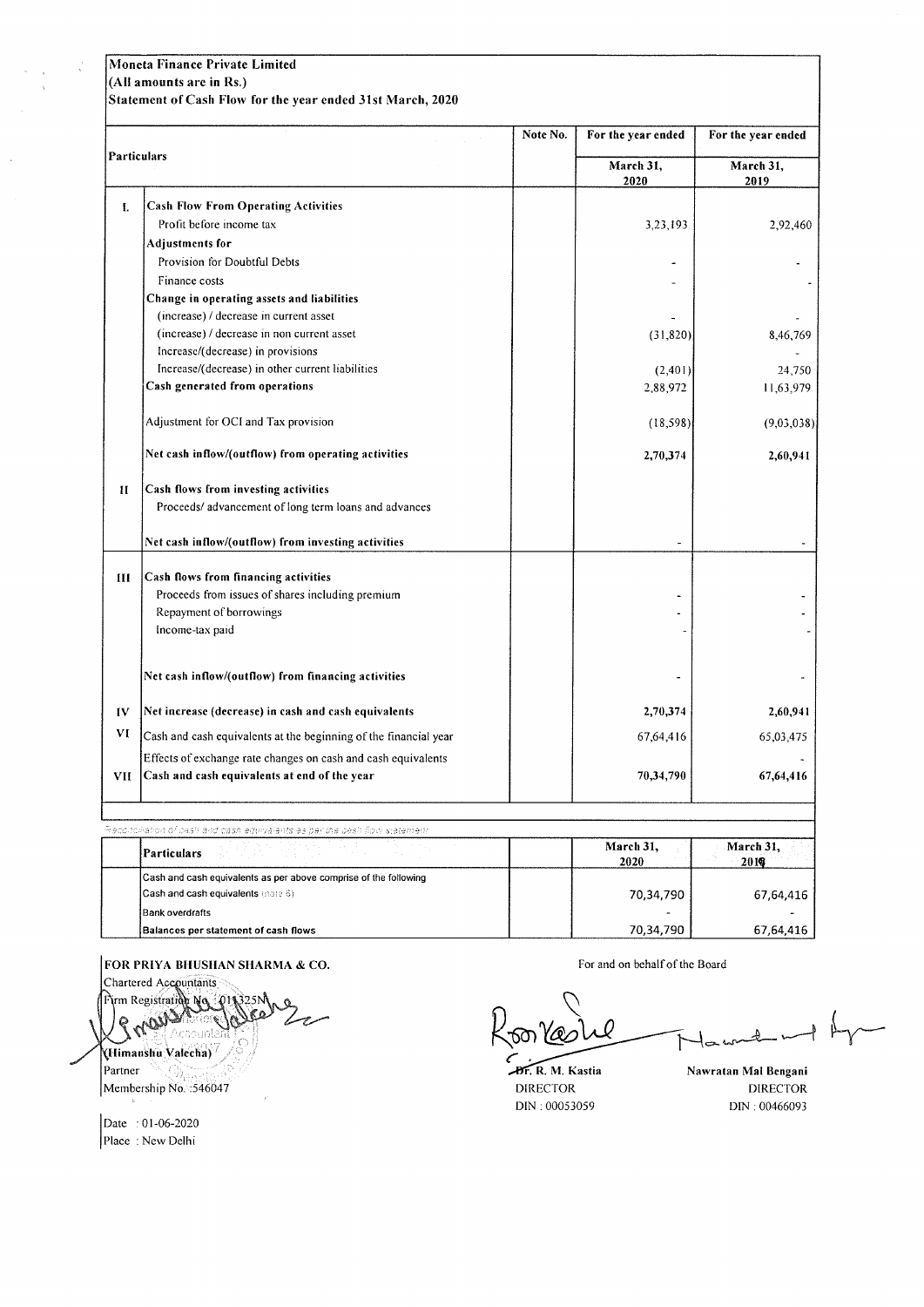#### **~oneta Finance Private Limited**

 $\hat{\beta}$ 

**(All amounts arc in Rs.) N~tes to Financial Statements for the year ended 31st March 31,** 2020

### **4 Non-Current Financial Assets - Investments**

| <b>Particulars</b>                     | As at<br>March 31.<br>2020 | As at<br>March 31.<br>2019 |
|----------------------------------------|----------------------------|----------------------------|
| <b>Financial Assets</b>                |                            |                            |
| Investments                            |                            |                            |
| A.) Investments in Equity shares       |                            |                            |
| $(i)$ Others*                          | 9.00.600                   | 8.68.780                   |
| B.) Investments in debentures or bonds | 1.85.00.000                | 1.85,00,000                |
| Total                                  | 1,94,00,600                | 1.93.68.780                |

### **Financial Assets - investments**

| Particulars                                                                                                                                    |                                     | As at March 31, 2020 |              |                                           | As at March 31, 2019       |              |
|------------------------------------------------------------------------------------------------------------------------------------------------|-------------------------------------|----------------------|--------------|-------------------------------------------|----------------------------|--------------|
|                                                                                                                                                | No. of Shares/<br>Debentures/ Units | Face value<br>(Rs.)  | Amount (Rs.) | No. of Shares/<br><b>Debentures/Units</b> | <b>Face Value</b><br>(Rs.) | Amount (Rs.) |
| Financial assets measured at FVTOCI<br>(a) Investment in equity instruments<br>Unquoted Equity Shares<br>(i) India Card Technologies Pvt. Ltd. | 19,900                              | 10                   |              | 19,900                                    | 10                         |              |
| Shankar Sales Promotion Pt. Ltd.<br>(ii)                                                                                                       | 2,000                               | 100                  | 9,00,600     | 2,000                                     | 100                        | 8,68,780     |
| Investment in Debt Instruments<br>(b)<br>Unquoted Debt Instruments                                                                             |                                     |                      |              |                                           |                            |              |
| (i) Atul Properties Pvt. Ltd.                                                                                                                  | 1.85,000                            | 100                  | 1,85,00,000  | 1,85,000                                  | 100                        | 1,85,00,000  |
| <b>Total Investment FVTOCI</b>                                                                                                                 |                                     |                      | 1,94,00,600  |                                           |                            | 1,93,68,780  |
| Total Non-Current Financial investments                                                                                                        |                                     |                      | 1,94,00,600  |                                           |                            | 1,93,68,780  |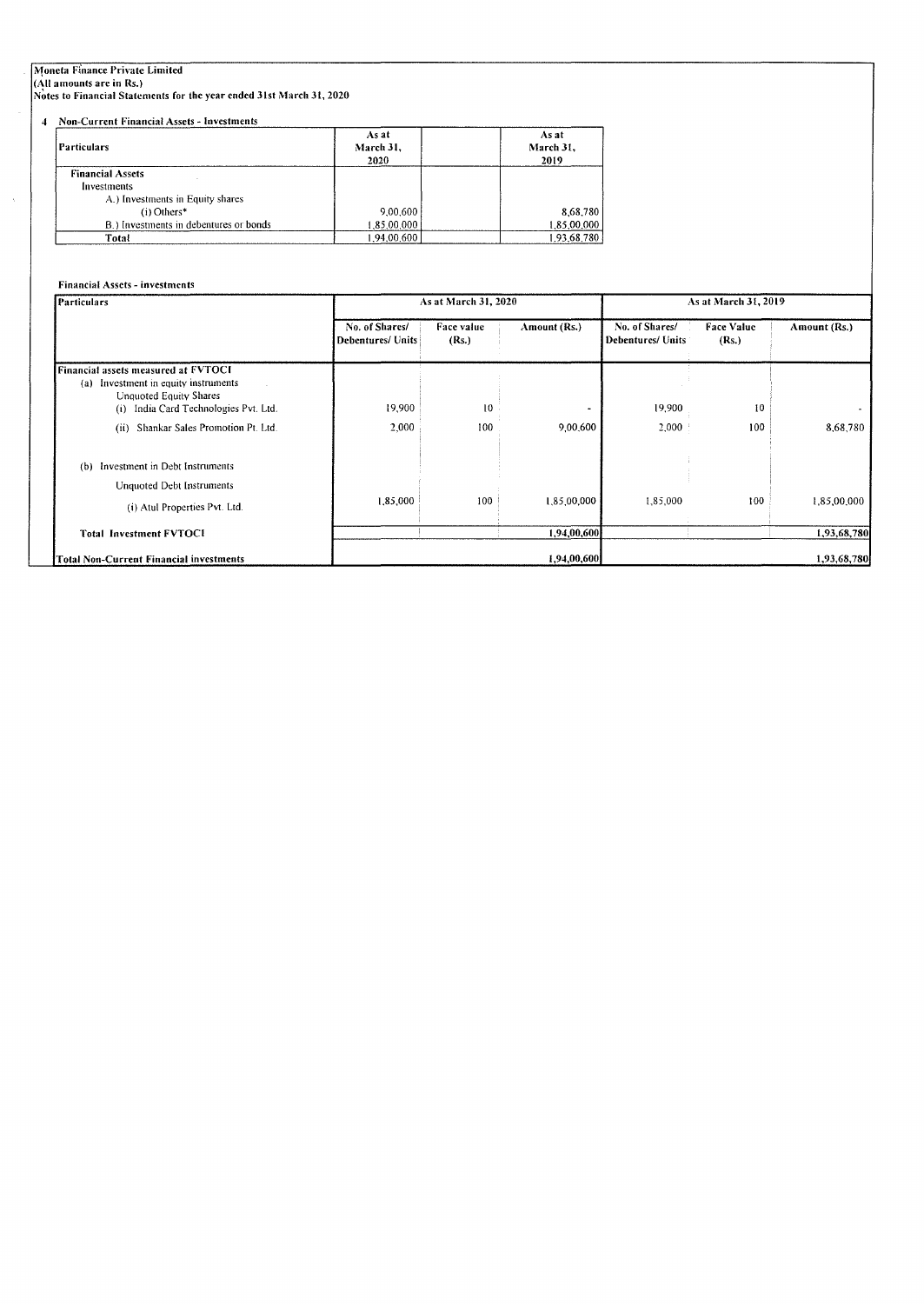## **Moneta Finance Private Limited (All amounts arc in Rs.) Notes to Financial Statements for the year ended March 31, 2020**

## **5 Non-Current Financial Assets** - **Loans** & **Advances**

 $\mathcal{L}=\frac{1}{2} \sum_{i=1}^{2} \frac{1}{2}$ 

 $\mathcal{L}^{\pm}$ 

| <b>Particulars</b>                                                                                   | As at<br>March 31,<br>2020 | As at<br>March 31,<br>2019 |
|------------------------------------------------------------------------------------------------------|----------------------------|----------------------------|
| Loans & Advances                                                                                     |                            |                            |
| Other Loans<br>(a) Unsecured, considered good;<br>(b) Doubtful<br>Less: Provision for Doubtful debts | 20,62,593<br>(20, 62, 593) | 20,62,593<br>(20, 62, 593) |
|                                                                                                      |                            |                            |
| Total                                                                                                |                            |                            |

## **6** Current Financial Assets - Cash & cash equivalents

| Particulars             | As at<br>$31-Mar-20$ | As at<br>$31-Mar-19$ |
|-------------------------|----------------------|----------------------|
| Cash & Cash Equivalents |                      |                      |
| Balance with banks;     | 70,16,420            | 67,42,326            |
| Cash in hand;           | 18,370               | 22,090               |
| Total                   | 70,34,790            | 67,64,416            |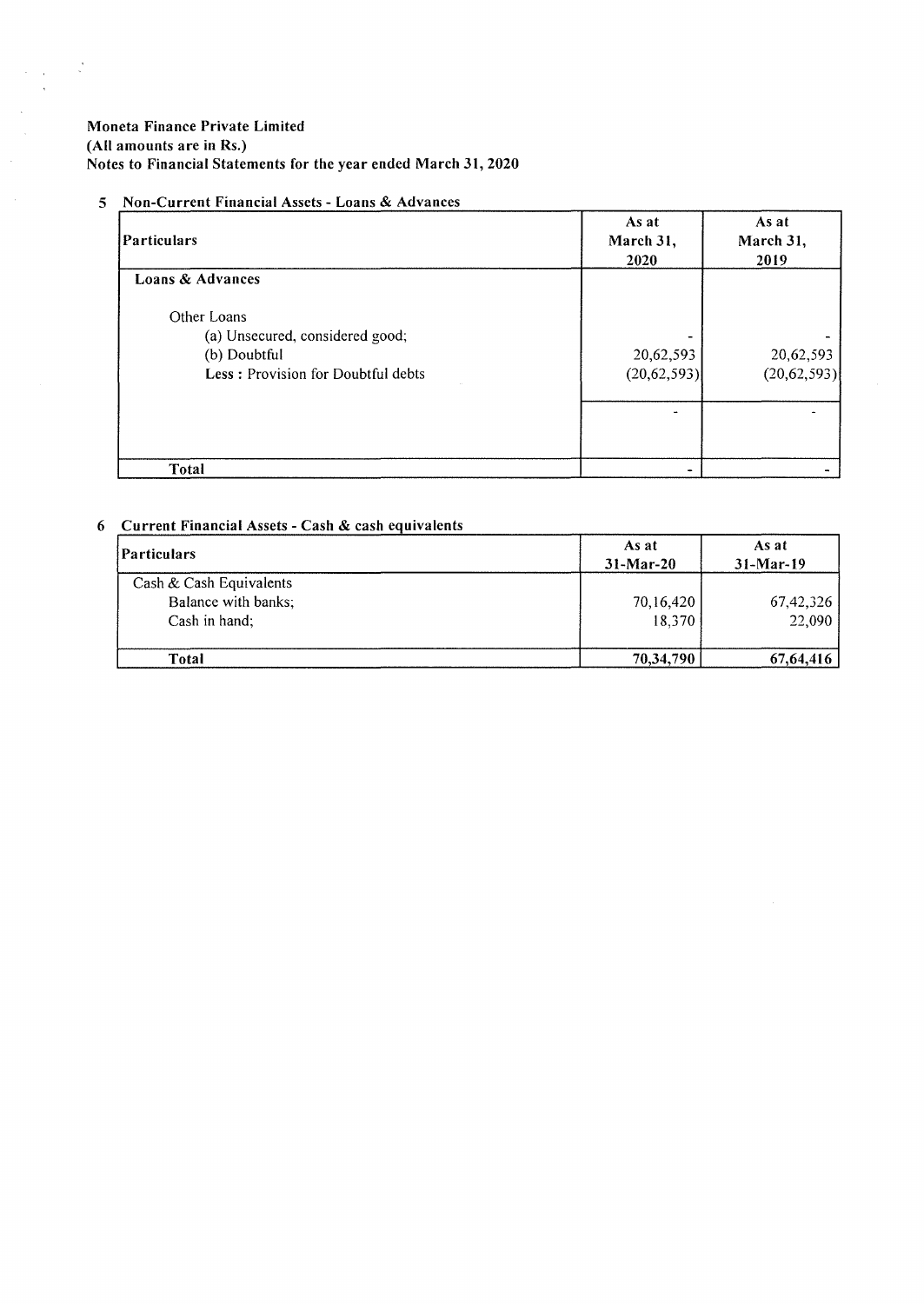### **Moneta Finance Private Limited (All amounts arc in Rs.) Notes to Financial Statements for the year ended March 31, 2020**

## 7 **(a) Equity Share Capital**

 $\frac{1}{\sqrt{2}}$ 

 $\overline{\phantom{a}}$ 

 $\bar{\gamma}$ 

| <b>Authorised Share Capital</b> |              | (In Rupees) |
|---------------------------------|--------------|-------------|
|                                 | No of Shares | Amount      |
| As at April 1, 2018             | 30,00,000    | 3,00,00,000 |
| Increase during the year        |              |             |
| As at March 31, 2019            | 30,00,000    | 3,00,00,000 |
| Increase during the year        |              |             |
| As at March 31, 2020            | 30,00,000    | 3,00,00,000 |

## **Movement in Equity Share Capital**

| Movement in Equity Share Capital         |              |                             |  |
|------------------------------------------|--------------|-----------------------------|--|
|                                          | No of shares | <b>Equity Share Capital</b> |  |
|                                          |              | par value                   |  |
| As at April 1, 2018                      | 30,00,000    | 3,00,00,000                 |  |
| Add: Shares issued during the year       |              |                             |  |
| Add: Bonus shares issued during the year |              |                             |  |
| Less: Share bought back during the year  |              |                             |  |
| As at March 31, 2019                     | 30,00,000    | 3,00,00,000                 |  |
| Add: Shares issued during the year       | -            |                             |  |
| Add: Bonus shares issued during the year |              |                             |  |
| Less: Share bought back during the year  |              |                             |  |
| As at March 31, 2020                     | 30,00,000    | 3,00,00,000                 |  |

### **Equity Shares**

 $\bar{\mathcal{A}}$ 

The entire share capital of the Company is held by Himachal Futuristic Communication Ltd. and its nominees.

| (i) Shareholders holding more than 5 percent of Equity Shares   |                      |                      |
|-----------------------------------------------------------------|----------------------|----------------------|
|                                                                 | As at March 31, 2020 | As at March 31, 2019 |
| Name of Shareholder                                             | No. of share held    | No. of share held    |
| HFCL Limited (formerly Himachal Futuristic Communications Ltd.) | 10,20,000            | 10,20,000            |
| % of Holding                                                    | $100.00\%$           | $100.00\%$           |
| <b>Amount</b> (Rupees)                                          | 1.02.00.000          | 1,02,00,000          |

### 7 **(b) Other Equity**

|                            | As at March 31, 2020 | As at March 31, 2019 |
|----------------------------|----------------------|----------------------|
|                            |                      |                      |
| Securities Premium Reserve | 1,26,00,000          | 1,26,00,000          |
| Retained Earnings          | 35.47.741            | 32.43.146            |
|                            | 1,61,47,741          | 1,58,43,146          |

### (i) **Securities Premium Reserve**

|                          | As at March 31, 2020     | As at March 31, 2019 |
|--------------------------|--------------------------|----------------------|
| Opening Balance          | 1.26,00,000              | 1,26,00,000          |
| Received during the year | $\overline{\phantom{a}}$ |                      |
| <b>Closing Balance</b>   | .26.00.000               | 1,26,00,000          |

### (ii) **Retained Earnings**

|                                                                     | As at March 31, 2020 | As at March 31, 2019 |
|---------------------------------------------------------------------|----------------------|----------------------|
| Opening Balance                                                     | 32.43,146            | 38, 53, 724          |
| Net profit for the period                                           | 2,72,775             | 2,38,148             |
| Items of Other Comprehensive Income recognised directly in Retained |                      |                      |
| Earnings                                                            |                      |                      |
|                                                                     |                      |                      |
| Equity Instruments measured at Fair value                           | 31,820               | (8, 48, 726)         |
| lClosing Balance                                                    | 35,47,741            | 32,43,146            |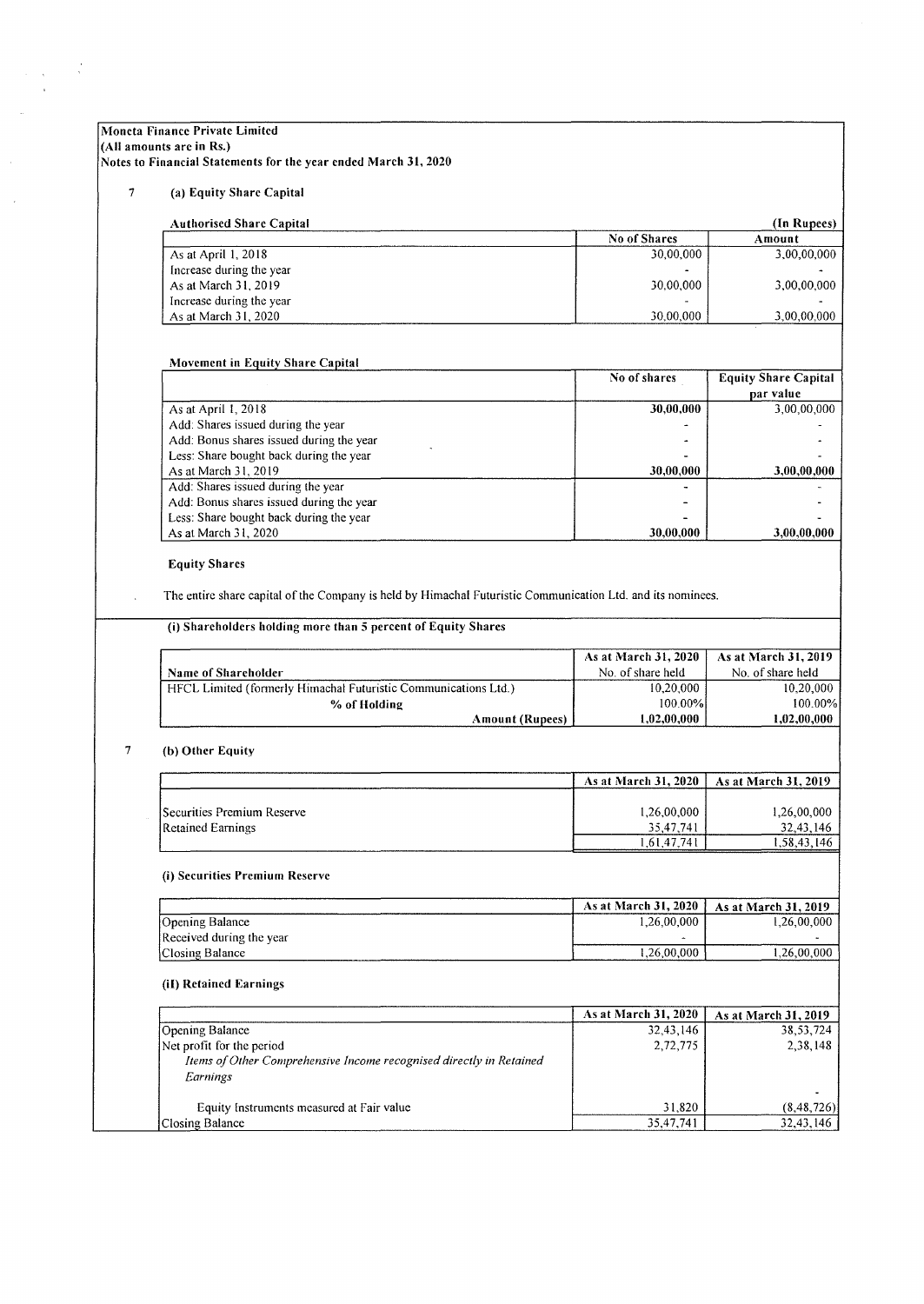## Moneta Finance Private Limited (All amounts are in Rs.) Notes to Financial Statements for the year ended March 31, 2020

## **8 Other Current Liabilities**

|                                  | As at          | As at<br>March 31,<br>2019 |  |
|----------------------------------|----------------|----------------------------|--|
| Particulars                      | March 31, 2020 |                            |  |
| <b>Other Current Liabilities</b> |                |                            |  |
| a) Others                        |                |                            |  |
| <b>Expenses Paybles</b>          | 79,600         | 68,280                     |  |
| TDS Payable                      | 3,000          | 4,100                      |  |
| Total                            | 82,600         | 72,380                     |  |

## **9 Provisions**

 $\hat{\mathcal{A}}$ 

 $\label{eq:2} \frac{1}{\sqrt{2\pi}}\frac{1}{\sqrt{2\pi}}\frac{1}{\sqrt{2\pi}}\left(\frac{1}{\sqrt{2\pi}}\right)^2\frac{1}{\sqrt{2\pi}}\frac{1}{\sqrt{2\pi}}\,.$ 

 $\hat{\mathcal{A}}$ 

|                      | As at          | As at             |
|----------------------|----------------|-------------------|
| <b>Particulars</b>   | March 31, 2020 | March 31,<br>2019 |
|                      |                |                   |
| Income tax provision | 5,049          | 17,670            |
| Total                | 5,049          | 17,670            |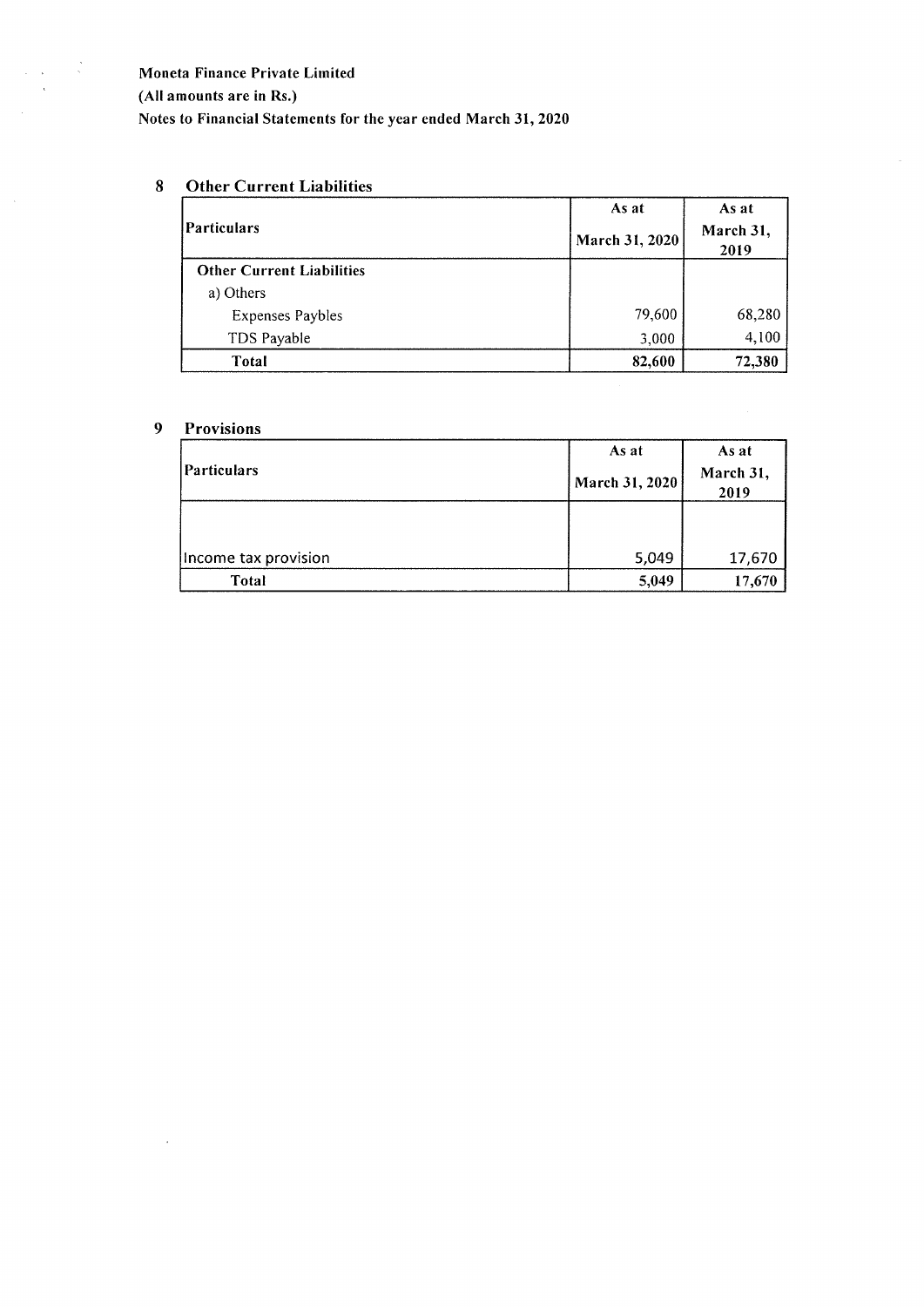## Moneta Finance Private Limited (All amounts are in Rs.) Notes to Financial Statements for the year ended March 31, 2020

## 10 Other Income

 $\label{eq:2.1} \begin{array}{l} \mathcal{A} \\ \mathcal{B} \end{array}$  $\Delta$ 

 $\mathcal{L}_{\mathcal{A}}$ 

 $\bar{\mathcal{A}}$ 

| <i><u><b>Particulars</b></u></i>   | For the year ended<br>Mar. 31,<br>2020 | For the year ended<br>March 31,<br>2019 |  |
|------------------------------------|----------------------------------------|-----------------------------------------|--|
| Income on Fixed Deposits with bank | 4,53,714                               | 3,85,986                                |  |
| Total                              | 4,53,714                               | 3,85,986                                |  |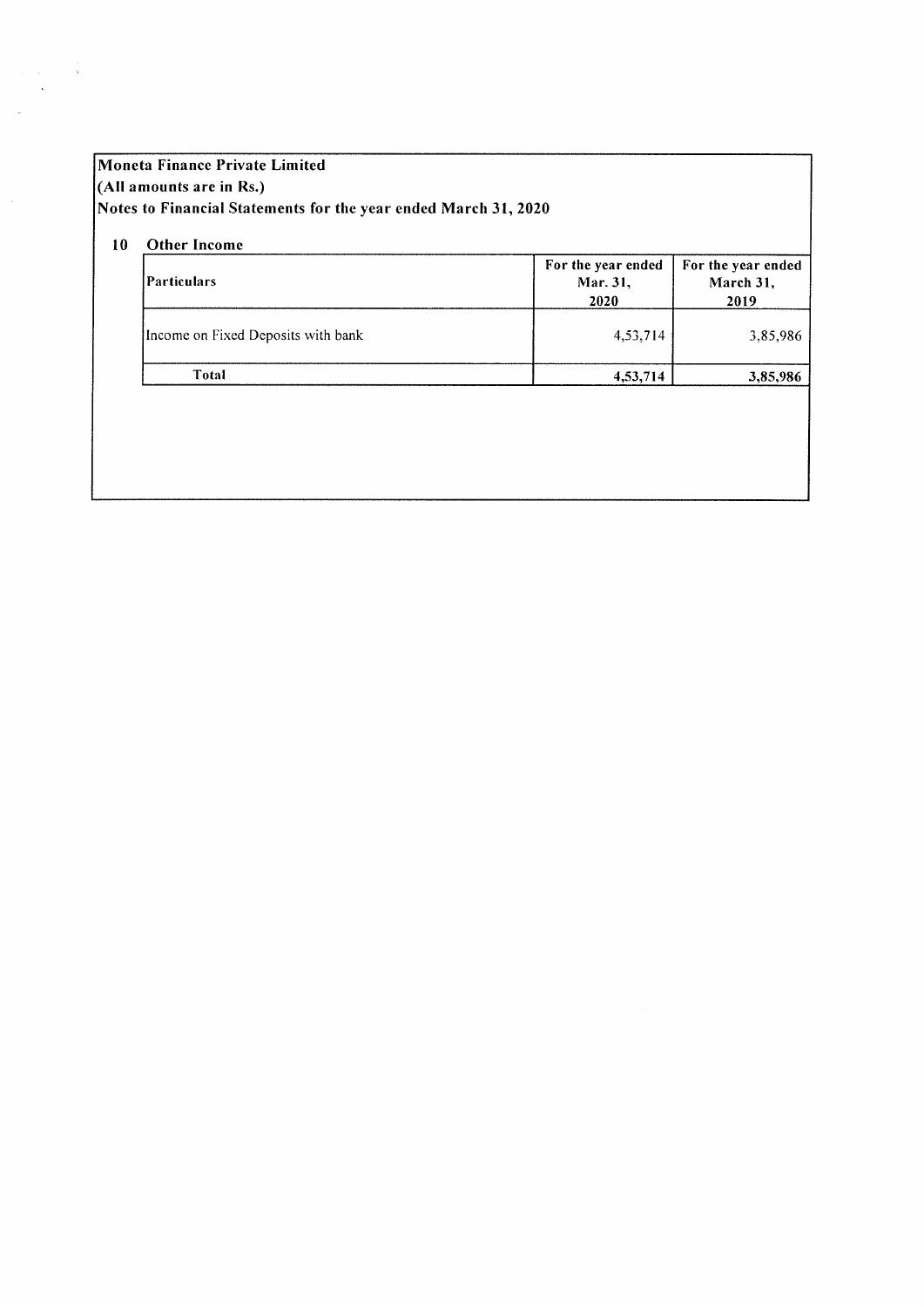## Moneta Finance Private Limited (All amounts are in Rs.) Notes to Financial Statements for the year ended March 31, 2020

### 11 Finance costs/ Finance Income (Net)

|                       | For the year ended | For the year ended<br>March 31,<br>2019 |  |
|-----------------------|--------------------|-----------------------------------------|--|
| Particulars           | Mar. 31,<br>2020   |                                         |  |
| <b>Finance Costs:</b> |                    |                                         |  |
| <b>Bank Charges</b>   | 305                | 68                                      |  |
|                       | 305                | 68                                      |  |

## 12 Other expenses

| Other expenses                     | For the year ended | For the year ended<br>March 31, |  |
|------------------------------------|--------------------|---------------------------------|--|
| Particulars                        | Mar. 31,           |                                 |  |
|                                    | 2020               | 2019                            |  |
|                                    |                    |                                 |  |
|                                    |                    |                                 |  |
| Auditors' Remuneration             | 74,930             | 48,380                          |  |
| Legal and Professional Charges     | 21,000             | 12,000                          |  |
| Travelling and Conveyance Expenses | 2,670              | 2,500                           |  |
| Miscellaneous Expenditure          | 2,076              | 2,378                           |  |
| Accounting charges                 | 24,000             | 24,000                          |  |
| Filing Fees                        | 3,600              | 4,200                           |  |
| <b>Interest Expenses</b>           | 1,940              |                                 |  |
| Total                              | 1,30,216           | 93,458                          |  |

## 13 **Earning per Share (EPS)- In accordance with the Indian Accounting Standard (Ind AS-33)**

|     |                                                                | Year ended March 31, | Year ended March 31, |
|-----|----------------------------------------------------------------|----------------------|----------------------|
|     |                                                                | 2020                 | 2019                 |
| (a) | Basic & Diluted Earnings per share before extra ordinary items | Rs.                  | Rs.                  |
|     | Profit /(Loss) after tax                                       | 2,72,775             | 2,38,148             |
|     | Less: Preference dividend                                      |                      |                      |
|     | Profit attributable to ordinary shareholders                   | 2,72,775             | 2,38,148             |
|     | Weighted average number of ordinary shares                     | 10,20,000            | 10,20,000            |
|     | (used as denominator for calculating basic EPS)                |                      |                      |
|     | Weighted average number of ordinary shares                     | 10,20,000            | 10,20,000            |
|     | (used as denominator for calculating diluted EPS)              |                      |                      |
|     | Nominal value of ordinary share                                | Re.10                | Re.10                |
|     | Earnings per share basic                                       | 0.27                 | 0.23                 |
|     | Earnings per share diluted                                     | 0.27                 | 0.23                 |
| (b) | Basic & Diluted Earnings per share after extra ordinary items  |                      |                      |
|     | Profit /(Loss) after tax                                       | 2,72,775             | 2,38,148             |
|     | Less: Preference dividend                                      |                      |                      |
|     | Profit attributable to ordinary shareholders                   | 2,72,775             | 2,38,148             |
|     | Weighted average number of ordinary shares                     | 10,20,000            | 10,20,000            |
|     | (used as denominator for calculating basic EPS)                |                      |                      |
|     | Weighted average number of ordinary shares                     | 10,20,000            | 10,20,000            |
|     | (used as denominator for calculating diluted EPS)              |                      |                      |
|     | Nominal value of ordinary share                                | <b>Re.10</b>         | Re.10                |
|     | Earnings per share basic                                       | 0.27                 | 0.23                 |
|     | Earnings per share diluted                                     | 0.27                 | 0.23                 |
|     |                                                                |                      |                      |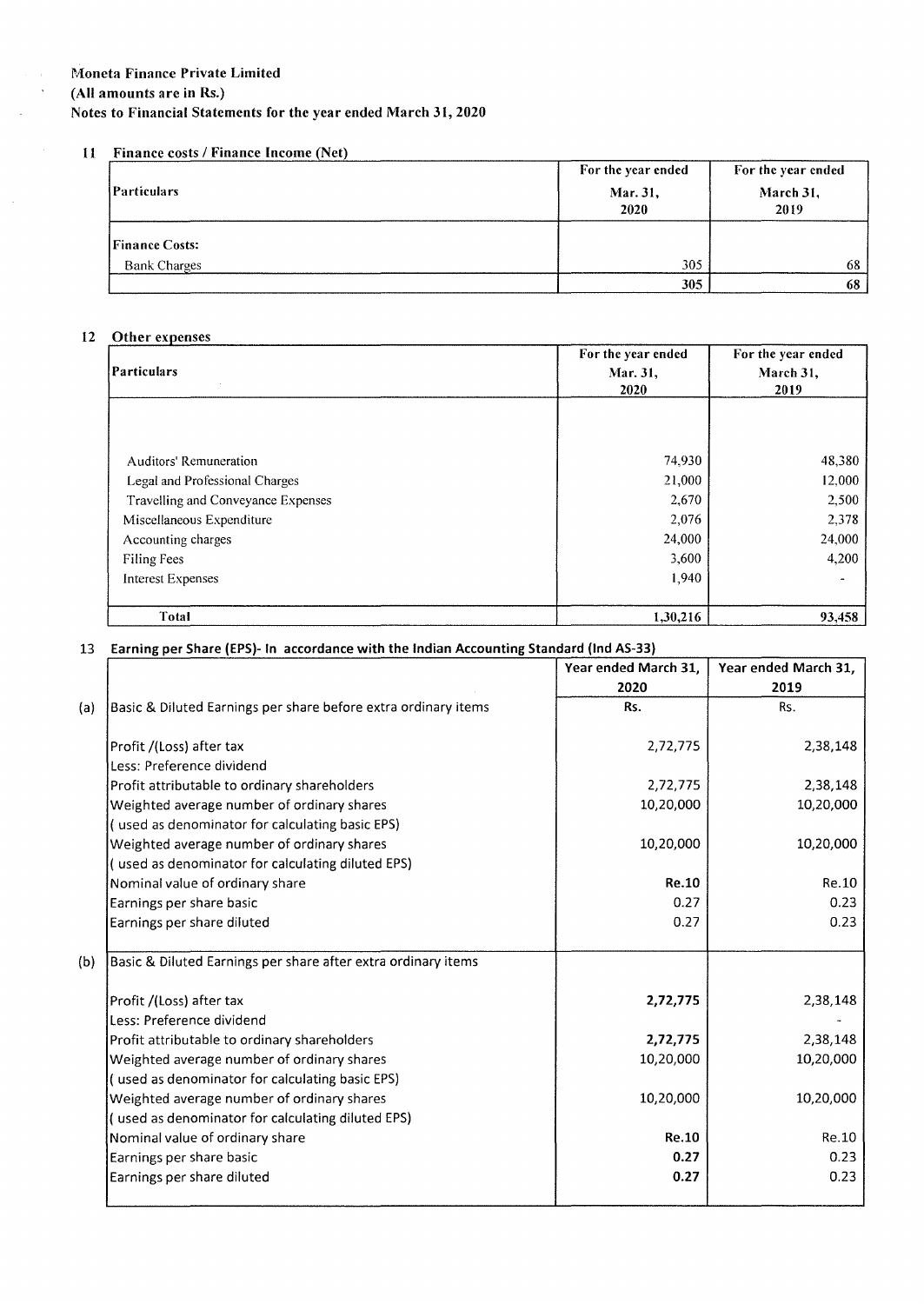#### 14 **Critical accounting estimates and judgments**

The preparation of financial statements requires the use of accounting estimates which, by definition, will seldom equal the actual results. This note provides an overview of the areas that involved a higher degree of judgment or complexity, and of items which are more likely to be materially adjusted due to estimates and assumptions turning out to be different than those originally assessed. Detailed information about each of these estimates and judgments is included in relevant notes together with information about the basis of calculation for each affected line item in the financial statements.

The areas involving critical estimates or judgments are: 1. Estimation of contingent liabilities refer **Note 16.** 

Estimates and judgments are continually evaluated. They are based on historical experience and other factors, including expectations of future events that may have a financial impact on the Company and that are believed to be reasonable under the circumstances.

#### 15 **Disclosure required under Micro, Small and Medium Enterprises Development Act, 2006 (the Act) are given as follows** :

There is no liability towards amount and interest payable to Micro, Small and Medium enterprises as at March 31, 2020 (Previous Year Rs. Nil). Hence, other disclosures pursuant to the provisions of Micro, Small and Medium Enterprises Development Act 2006 are not applicable to the Company.

**As at** 

**As at** 

As at

As at

### 16 **Commitments and Contingencies**

## **(a) Contingent Liabilities not provided for in respect of:**

|     |                                                           | March 31, 2020<br>(Rs) | March 31, 2019<br>(Rs) |
|-----|-----------------------------------------------------------|------------------------|------------------------|
| (i) | Unexpired Letters of Credit                               | Nil                    | Nil                    |
|     | (ii) Guarantees given by banks on behalf of the Company   | Nil                    | Nil                    |
|     | (iii) Claims against the Company not acknowledged as debt | Nil                    | Nil                    |

(a) The Company's pending litigations comprise of claims against the Company and proceedings pending with Tax Authorities . The Company has reviewed all its pending litigations and proceedings and has made adequate provisions, wherever required and disclosed the contingent liabilities, wherever applicable, in its financial statements. The Company does not expect the outcome of these proceedings to have a material impact on its financial position.

(b) The Company periodically reviews all its long term contracts to assess for any material foreseeable losses. Based on such review wherever applicable, the Company has made adequate provisions for these long term contracts in the books of account as required under any applicable law/accounting standard.

(c) As at 31st March, 2020 the Company did not have any outstanding term derivative contracts.

#### **(b) Capital Commitments**

| ---------------------------                                                                    |                |                |  |
|------------------------------------------------------------------------------------------------|----------------|----------------|--|
|                                                                                                | March 31, 2020 | March 31, 2019 |  |
|                                                                                                | (Rs)           | (Rs)           |  |
| Estimated amount of contracts remaining to be executed on capital account and not provided for | Nil            | Nil            |  |
|                                                                                                |                |                |  |
| (net of advances)                                                                              |                |                |  |

#### 17 As required by Ind AS - 24 "Related Party Disclosures"

(i). Name and description of related parties.

| Relationship           | Name of Related Party                                           |
|------------------------|-----------------------------------------------------------------|
| <b>Holding Company</b> | HFCL Limited (formerly Himachal Futuristic Communications Ltd.) |

Note : Related party relationship is as identified by the Company and relied upon by the auditors.

(ii). Nature of transactions during the year - **Nil** 

#### 18 **Deferred Tax I MAT Credit**

| Particular                              | As at 31.03.2020 |        | As at 31,03,2019 |        |
|-----------------------------------------|------------------|--------|------------------|--------|
|                                         | Liability        | Assets |                  | Assets |
| Mat Credit                              |                  |        |                  |        |
| <b>Others</b>                           |                  |        |                  |        |
| Total                                   |                  |        |                  |        |
| Net Deferred Tax Assets / (Liabilities) |                  |        |                  |        |

### 19 **Financial risk management objectives and policies**

The Company's principal financial liabilities, other than derivatives, comprise loans and borrowings\ and other payables. The main purpose of these financial liabilities is to finance the Company's operations. The Company's principal financial assets include loans, other receivables, and cash and cash equivalents that derive directly from its operations.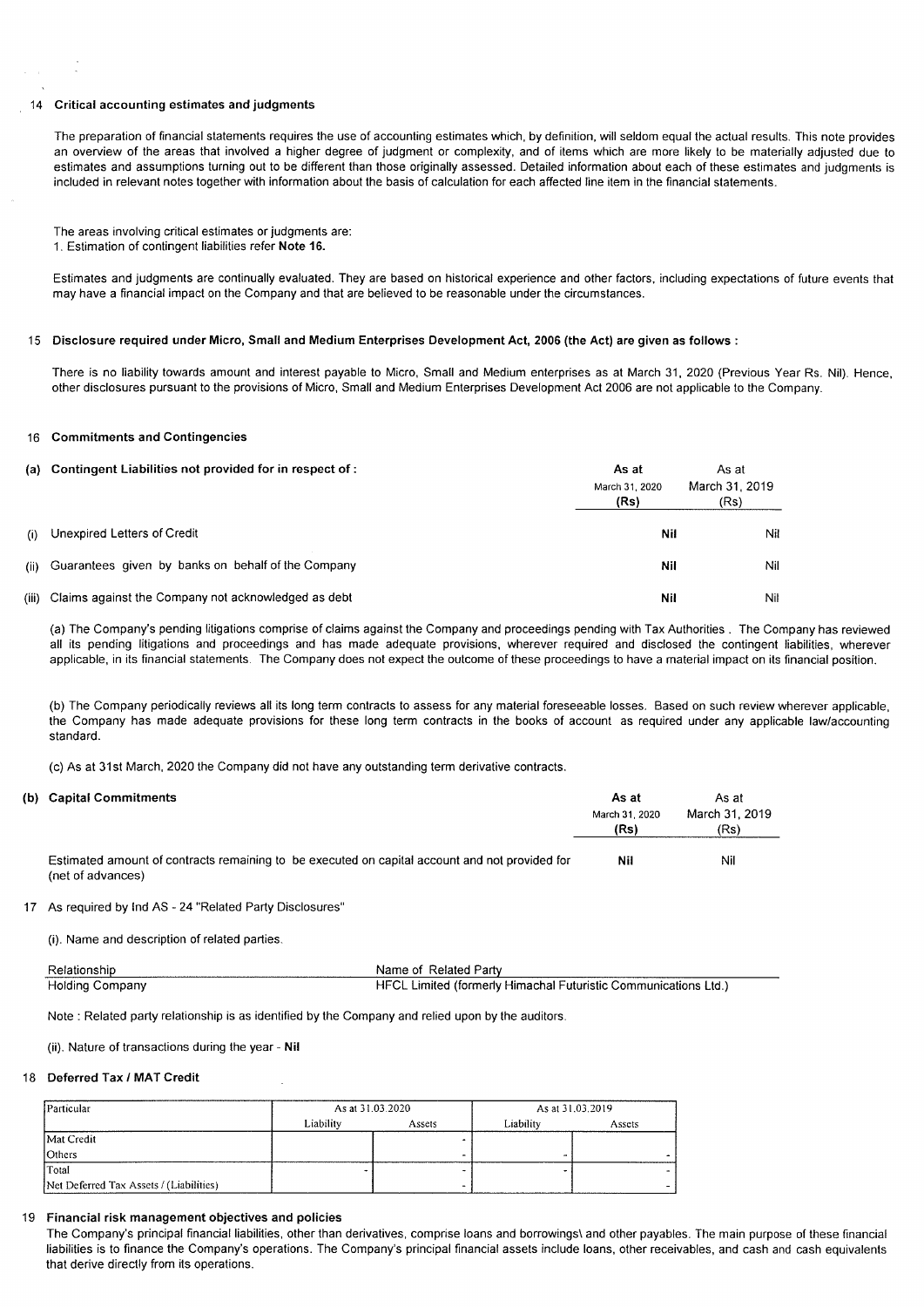The Company's business activities expose it to a variety of financial risks, namely liquidity risk, market risks and credit risk. The Company's senior management has the overall responsibility for the establishment and oversight of the Company's risk management framework. The Company has constituted a Risk Management Committee, which is responsible for developing and monitoring the Company's risk management policies. The Company's risk management policies are established to identify and analyse the risks faced by the Company, to set appropriate risk limits and controls and to monitor risks and adherence to limits. Risk management policies and systems are reviewed regularly to reflect changes in market conditions and the Company's activities.

#### **MANAGEMENT OF LIQUIDITY RISK**

Liquidity risk is the risk that the Company will face in meeting its obligations associated with its financial liabilities. The Company's approach to managing liquidity is to ensure that it will have sufficient funds to meet its liabilities when due without incurring unacceptable losses. In doing this, management considers both normal and stressed conditions.

The following table shows the maturity analysis of the Company's financial liabilities based on contractually agreed undiscounted cash flows as at the Balance Sheet date

|                                 | Notes Nos. | Carrying amount | Less than 12 | More than 12 | Total |
|---------------------------------|------------|-----------------|--------------|--------------|-------|
|                                 |            |                 | months       | months       |       |
| As at March 31, 2020            |            |                 |              |              |       |
| Trade payables                  |            |                 |              |              |       |
| Deposits (Retention Money)      |            |                 |              |              |       |
| Obligations under finance lease |            |                 |              |              |       |
| <b>Other liabilities</b>        |            |                 |              |              |       |
| As at March 31, 2019            |            |                 |              |              |       |
| Trade payables                  |            |                 |              |              |       |
| Deposits (Retention Money)      |            |                 |              |              |       |
| Obligations under finance lease |            |                 |              |              |       |
| <b>Other liabilities</b>        |            |                 |              |              |       |
|                                 |            |                 |              |              |       |
|                                 |            |                 |              |              |       |

#### **Market Risk**

Market risk is the risk that the fair value of future cash flows of a financial instrument will fluctuate because of changes in market prices. Market risk comprises three types of risk: interest rate risk, currency risk and other price risk, such as equity price risk. Financial instruments affected by market risk include loans and borrowings, deposits, FVTOCI investments.

The sensitivity analyses in the following sections relate to the position as at 31 March 2020 and 31 March 2019.

|                                                                                                                                                       | <b>MANAGEMENT POLICY</b>              |                     |
|-------------------------------------------------------------------------------------------------------------------------------------------------------|---------------------------------------|---------------------|
| POTENTIAL IMPACT OF RISK                                                                                                                              |                                       | SENSITIVITY TO RISK |
| l 1. Price Risk                                                                                                                                       |                                       |                     |
| The company is mainly exposed to the price risk due to its ln order to manage its price risk As an estimation of the approximate impact of price risk |                                       |                     |
| linvestment in equity instruments. The price risk arises duelarising from investments, the investments in equity instruments, the Company has         |                                       |                     |
| to uncertainties about the future market values of these Company diversifies its portfolio in calculated the impact as follows.                       |                                       |                     |
| linvestments.                                                                                                                                         | accordance with the limits set by the |                     |
|                                                                                                                                                       | Irisk management policies.            |                     |
| Equity Price Risk is related to the change in market                                                                                                  |                                       |                     |
| reference price of the investments in equity securities.                                                                                              |                                       |                     |
| 2. INTEREST RATE RISK                                                                                                                                 |                                       |                     |
| Interest rate risk is the risk that the fair value or future cash!                                                                                    |                                       |                     |
| Iflows of a financial instrument will fluctuate because of                                                                                            |                                       |                     |
| changes in market interest rates. The Company's exposure                                                                                              |                                       |                     |
| to the risk of changes in market interest rates relates                                                                                               |                                       |                     |
| primarily to the Company's long-term debt obligations with                                                                                            |                                       |                     |
| floating interest rates.                                                                                                                              |                                       |                     |
| Company do not has Fixed deposits with Banks.                                                                                                         |                                       |                     |

#### **Credit Risk**

Credit risk is the risk that counterparty will not meet its obligations under a financial instrument or customer contract, leading to a financial loss. The Company is exposed to credit risk from its operating activities (primarily trade receivables) and from its financing activities, including deposits with banks and financial institutions and other financial instruments.

#### **Trade Receivables**

Company do not have trade receivables, hence no customer credit risk.

#### **Financial instruments and cash deposits**

Credit risk from balances with banks and financial institutions is managed by the management in accordance with the Company's policy. Counterparty credit limits are reviewed by the management on an annual basis, and may be updated throughout the year. The limits are set to minimise the concentration of risks and therefore mitigate financial loss through counterparty's potential failure to make payments.

The Company's maximum exposure to credit risk for the components of the balance sheet at 31 March 2020 and 31 March 2019 is the carrying amounts as illustrated in Note 15 except for financial guarantees. The Company's do not have exposure relating to financial guarantees and financial derivative instruments.

#### **Capital management**

Capital includes issued equity capital and share premium and all other equity reserves attributable to the equity holders. The primary objective of the Company's capital management is to maximize the shareholder value.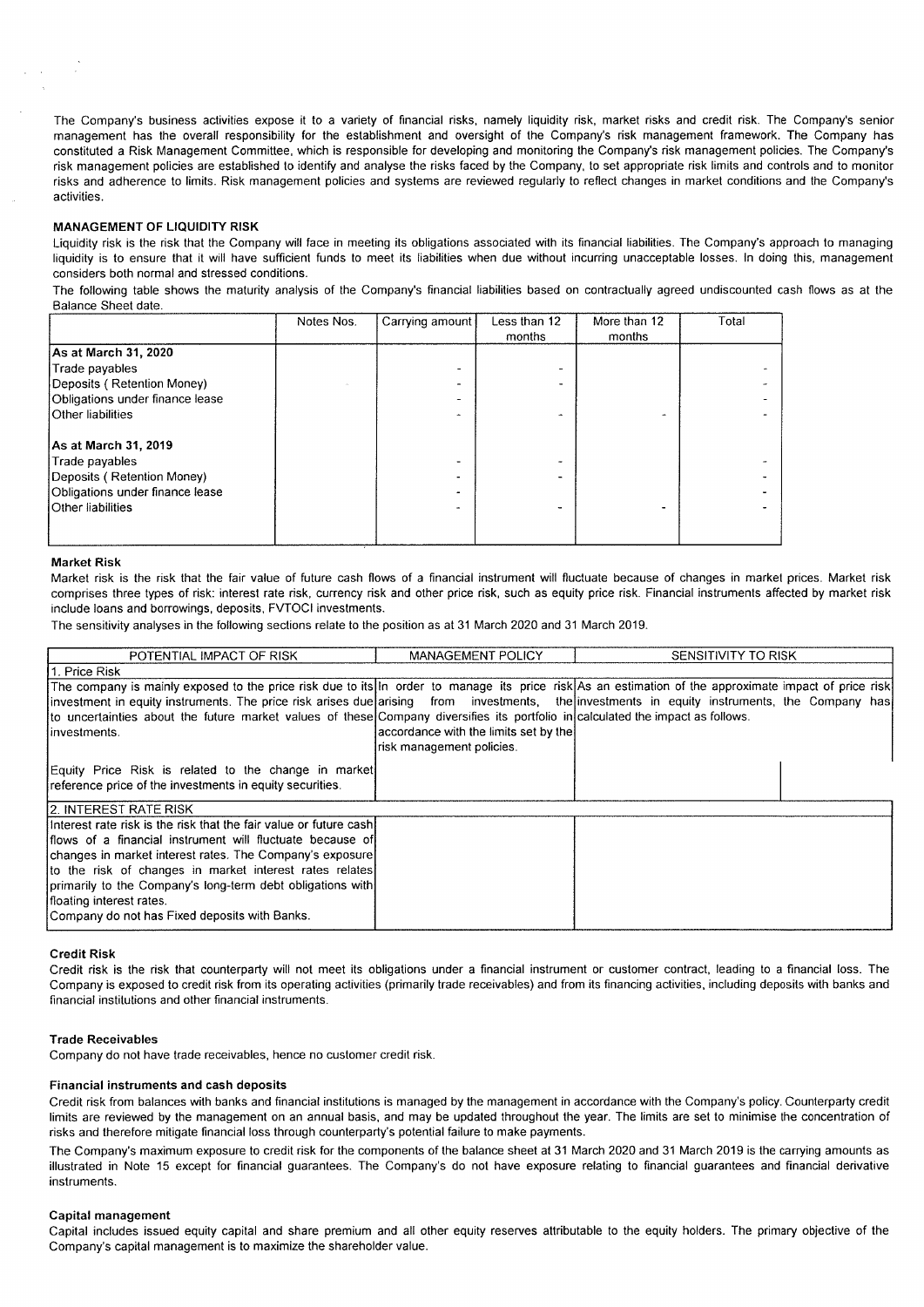| <b>Particulars</b>                       | 31-Mar-20<br><b>INR</b> | 31-Mar-19<br><b>INR</b> |
|------------------------------------------|-------------------------|-------------------------|
| Borrowings (Excl preference shares)      |                         |                         |
| Redemable preference shares              |                         |                         |
| Trade Payables                           |                         |                         |
| Other Payables                           | 82,600                  | 72.380                  |
| Less: Cash and Cash equivalents (Note 6) | (70, 34, 790)           | (67, 64, 416)           |
| Deposits                                 |                         |                         |
| <b>Total Debt</b>                        | N.A.                    | N.A.                    |
| Convertible preference shares            |                         |                         |
| Equity                                   | 2,63,47,741             | 2,60,43,146             |
| Total Capital                            | 2,63,47,741             | 2,60,43,146             |
| Capital and Total debt                   | 2,63,47,741             | 2,60,43,146             |
| Gearing ratio                            | N.A                     | N.A                     |

The Company manages its capital structure and makes adjustments in light of changes in economic conditions and the requirements of the financial covenants. The Company monitors capital using a gearing ratio, which is net debt divided by total capital plus net debt.

No changes were made in the objectives. policies or processes for managing capital during the years ended 31 March 2020 and 31 March 2019.

### 20 **Financial Instruments by category**

 $\mathcal{L} = \mathcal{L}$ 

|                                             |              | Mar-20        |                       |              | Mar-19        |                       |
|---------------------------------------------|--------------|---------------|-----------------------|--------------|---------------|-----------------------|
| Particulars                                 | <b>FVTPL</b> | <b>FVTOCI</b> | <b>Amortised Cost</b> | <b>FVTPL</b> | <b>FVTOCI</b> | <b>Amortised Cost</b> |
| 1) Financial Assets                         |              |               |                       |              |               |                       |
| I)Investments                               |              |               |                       |              |               |                       |
| A) Equity Instruments                       |              |               |                       |              |               |                       |
| i) Structured entity Equity Instrumen       |              | 9.00.600      |                       |              | 8.68.780      |                       |
| C) Debentures & Bonds                       |              |               | 1,85,00,000           |              |               | 1,85,00,000           |
| D) Bank deposits                            |              |               |                       |              |               |                       |
|                                             |              |               |                       |              |               |                       |
| II) Trade receivables                       |              |               |                       |              |               |                       |
| III) Cash and Cash equivalents              |              |               | 70,34,790             |              |               | 67,64,416             |
| IV) Other Bank balances                     |              |               |                       |              |               |                       |
| V) Security deposit for utilities and premi |              |               |                       |              |               |                       |
| VI) Other receivables                       |              |               |                       |              |               |                       |
| 1) Total financial assets                   |              | 9,00,600      | 2,55,34,790           |              | 8,68,780      | 2,52,64,416           |
|                                             |              |               |                       |              |               |                       |
| 2) Financial liabilities                    |              |               |                       |              |               |                       |
| I) Borrowings                               |              |               |                       |              |               |                       |
| A) From Banks                               |              |               |                       |              |               |                       |
| B) From Others                              |              |               |                       |              |               |                       |
| C) Preference Shares                        |              |               |                       |              |               |                       |
|                                             |              |               |                       |              |               |                       |
| II) Obligations under Finance Lease         |              |               |                       |              |               |                       |
| III) Deposits                               |              |               |                       |              |               |                       |
| IV) Trade payables                          |              |               |                       |              |               |                       |
| V) Other liabilities                        |              |               | 82,600                |              |               | 72,380                |
| <b>Total Financial liabilities</b>          |              |               | 82,600                |              |               | 72,380                |
|                                             |              |               |                       |              |               |                       |

#### 1. Fair Value measurement

Fair Value Hierarchy and valuation technique used to determine fair value :

The fair value hierarchy is based on inputs to valuation techniques that are used to measure fair value that are either observable or unobservable and are categorized into Level 1 • Level 2 and Level 3 inputs.

### **A) Period Ending 31st March, 2020**

| Financial Assets measured at Fair Valuel<br>Trecurring fair Value measurements at 31<br>03-2020 | Note Nos. | Level 1 | Level 2    | Level 3 |
|-------------------------------------------------------------------------------------------------|-----------|---------|------------|---------|
| <b>Financial Assets</b>                                                                         |           |         |            |         |
| <b>FVTOCI</b>                                                                                   |           |         |            |         |
| Structured entity                                                                               |           |         |            |         |
| a) India Card Technologies Pvt. Ltd.                                                            |           |         |            |         |
| b) Shankar Sales Promotion Pt. Ltd.                                                             |           |         | 9.00.600.0 |         |
| <b>Total Financial Assets</b>                                                                   |           |         | 9,00,600.0 |         |

| Liabilities<br>which arel<br>and<br><b>IAssets</b><br>Imeasured at Amortised Cost for which<br>Ifair value are disclosed at 31-03-2020 | Note Nos. | Level 1 | Level 2     | Level 3 |
|----------------------------------------------------------------------------------------------------------------------------------------|-----------|---------|-------------|---------|
| <b>Financial Assets</b>                                                                                                                |           |         |             |         |
| Investments                                                                                                                            |           |         |             |         |
| Debentures and bonds                                                                                                                   |           |         | 1,85,00,000 |         |
| <b>Total Financial Assets</b>                                                                                                          |           |         | 1.85.00.000 |         |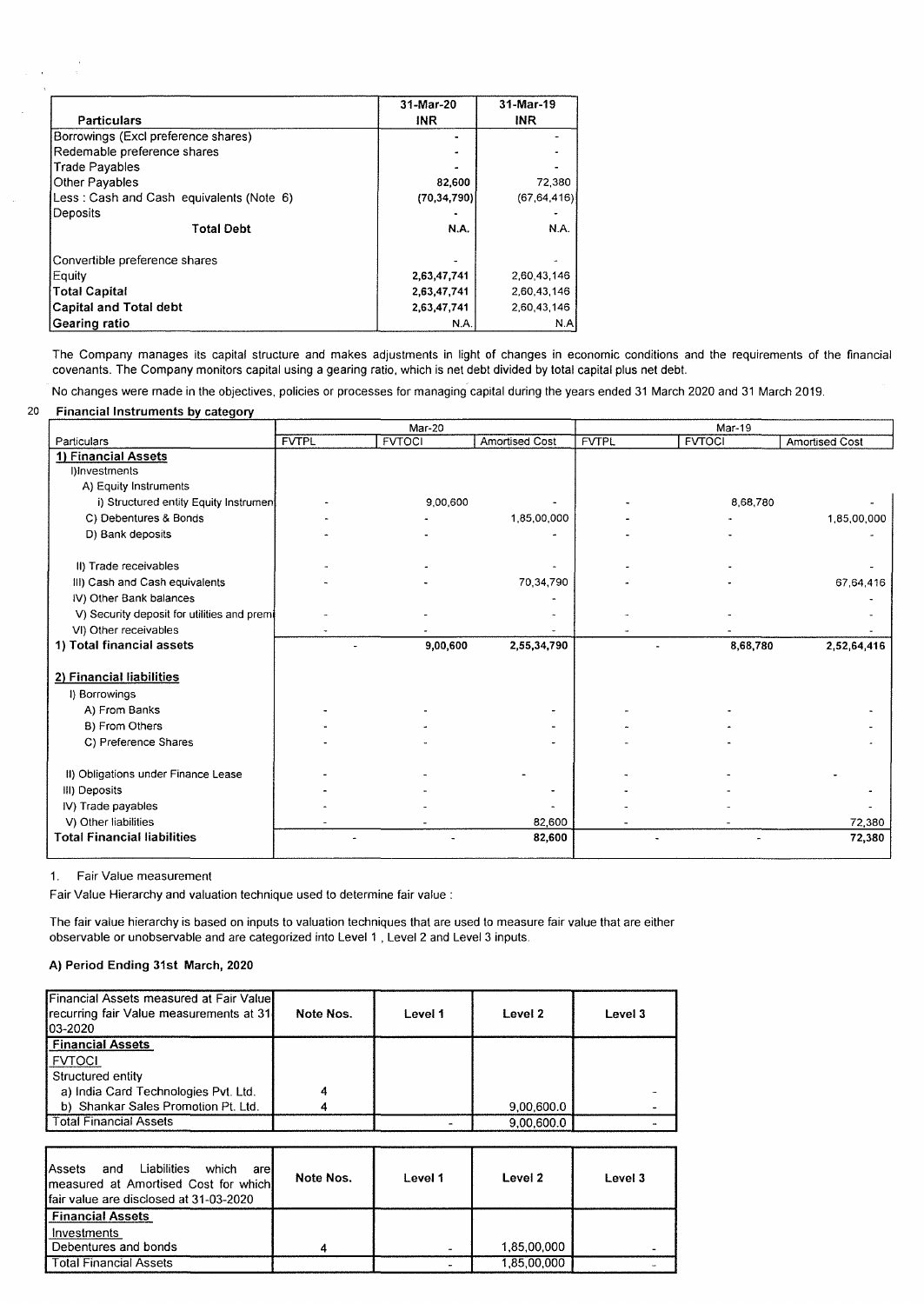### **B) Year Ending 31" March 2019**

 $\bar{\beta}$ 

 $\mathcal{A}$ 

| Financial Assets measured at Fair Valuel<br>recurring fair Value measurements at 31<br>103-2019 | Note Nos. | Level 1 | Level 2  | Level 3 |
|-------------------------------------------------------------------------------------------------|-----------|---------|----------|---------|
| <b>Financial Assets</b>                                                                         |           |         |          |         |
| <b>FVTOCI</b>                                                                                   |           |         |          |         |
| Structured entity                                                                               |           |         |          |         |
| a) India Card Technologies Pvt. Ltd.                                                            |           |         |          |         |
| b) Shankar Sales Promotion Pt. Ltd.                                                             |           |         | 8,68,780 |         |
| <b>Total Financial Assets</b>                                                                   |           |         | 8.68.780 |         |

| <b>Assets</b><br>Liabilities<br>which<br>and<br>arel<br>Imeasured at Amortised Cost for which<br>Ifair value are disclosed at 31-03-2019 | Note No. | Level 1 | Level <sub>2</sub> | Level 3 |
|------------------------------------------------------------------------------------------------------------------------------------------|----------|---------|--------------------|---------|
| <b>Financial Assets</b><br>I Investments<br>Debentures and bonds                                                                         |          |         | 1,85,00,000        |         |
| Total Financial Assets                                                                                                                   |          |         |                    |         |

#### **Significant estimates**

The fair value of financial instruments that are not traded in an active market is determined using valuation techniques. The Company uses its judgement to select a variety of methods and make assumptions that are mainly based on market conditions existing at the end of each reporting period. For details of the key assumptions used and the impact of the changes to these assumptions.

21 Previous years figures have been regrouped/reclassified wherever necessary and the figures have been rounded off to the nearest rupee.